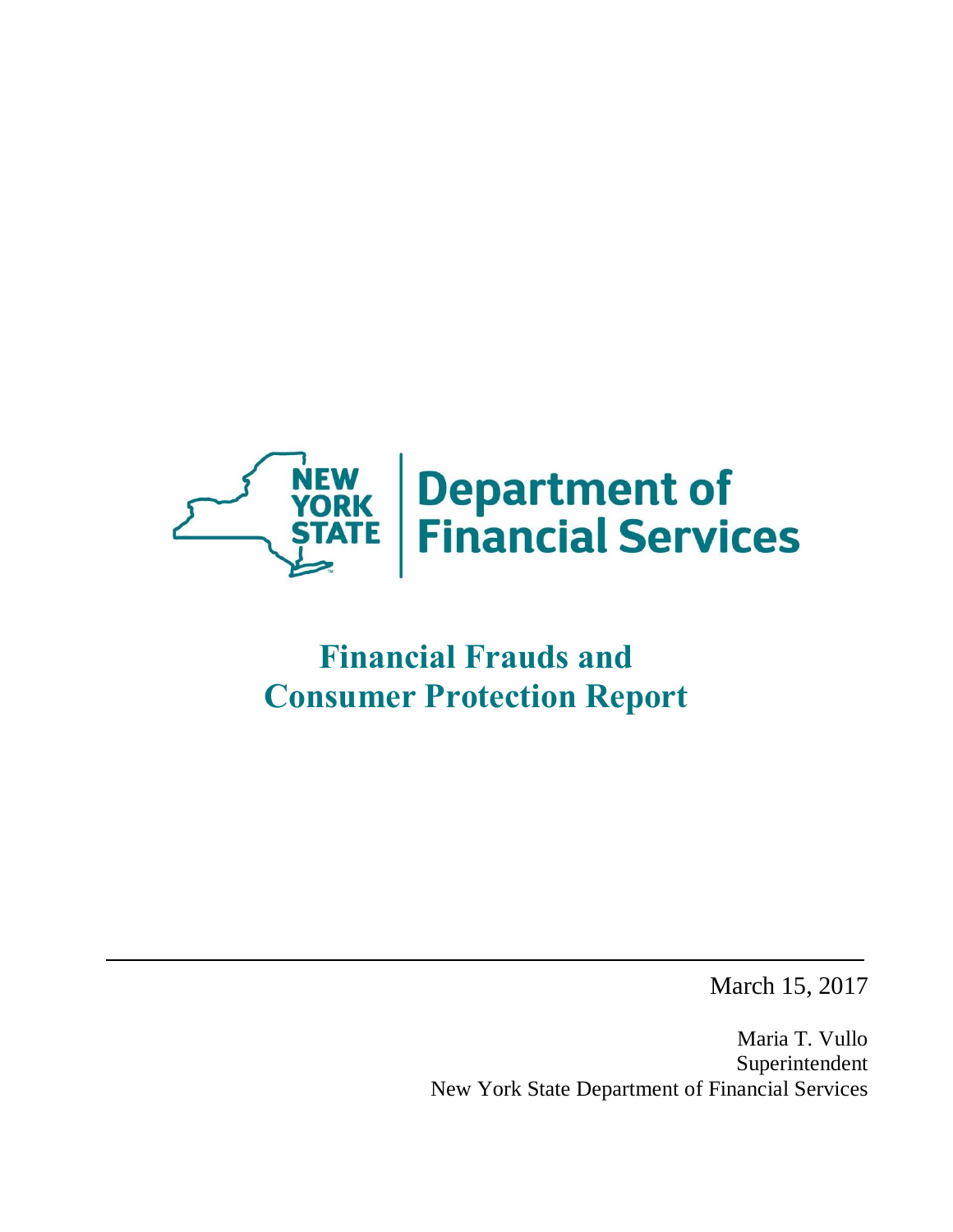# **Table of Contents**

| 2017 DATA CALL: VEHICLE PRINCIPAL LOCATION MISREPRESENTATION34           |  |
|--------------------------------------------------------------------------|--|
|                                                                          |  |
|                                                                          |  |
| Misrepresentations that Involved a Location Outside of New York State35  |  |
|                                                                          |  |
| 2016 Approved Life Settlement Provider Fraud Prevention Plans on File 37 |  |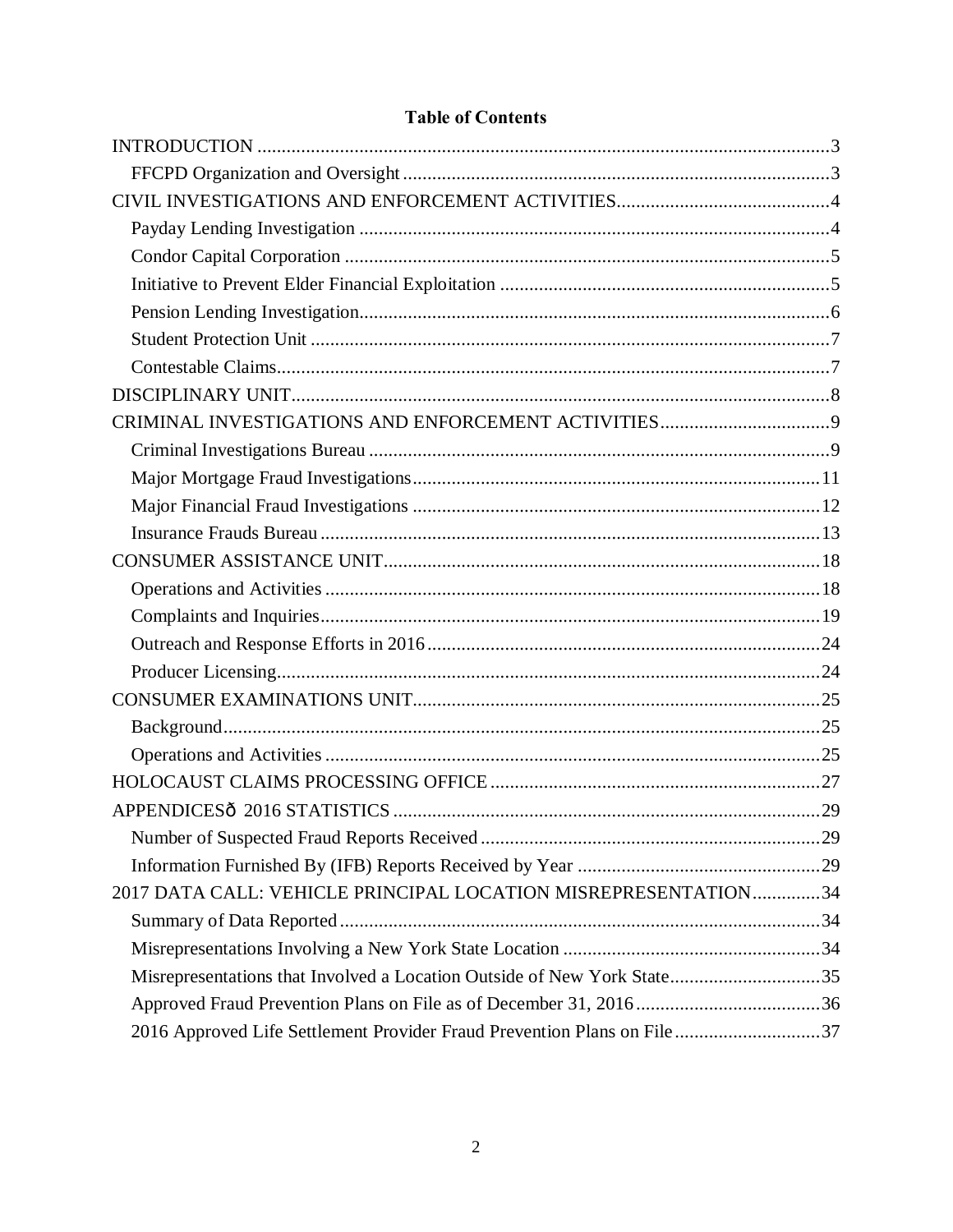# <span id="page-2-0"></span>**INTRODUCTION**

 This report, required under Section 409(b) of the Financial Services Law, summarizes the activities of the Financial Frauds & Consumer Protection Division ( $\delta$ FFCPD $\delta$ ) of the Department of Financial Services (õDFSö) in combating fraud against entities regulated under the banking and insurance laws, as well as fraud against consumers; the Department thandling of consumer complaints; and the Department & examination activities in the areas of consumer compliance, fair lending, and the Community Reinvestment Act.

#### **FFCPD Organization and Oversight**

The FFCPD encompasses the units described below:

- • **Civil Investigations Unit:** Investigates civil financial fraud and violations of consumer and fair lending laws, the Financial Services Law, the Banking Law and the Insurance Law;
- • **Criminal Investigation Unit:** Handles banking, criminal investigations, and insurance frauds;
- **Consumer Assistance Unit:** Handles complaints against all regulated entities and individuals, and insurance producer licensing;
- • **Consumer Examinations Unit:** Conducts fair lending, consumer compliance, and Community Reinvestment Act examinations, and is responsible for the Banking Development District Program;
- • **Disciplinary Unit:** Brings disciplinary proceedings against insurance producers for violations of the Insurance Law;
- **Holocaust Claims Processing Office:** Advocates on behalf of Holocaust victims and their heirs, seeking the just and orderly return of assets to their original owners;
- **Student Protection Unit:** Protects students from fraud and misrepresentation in the market for financial products and services; monitors student-related financial practices in New York; and educates student consumers and their parents about available financial products and services.

 Section 404 of the Financial Services Law provides that the Superintendent is authorized to investigate activities that may constitute violations subject to Section 408 of the Financial Services Law, or violations of the Insurance Law or Banking Law. In addition, where the Superintendent has a reasonable suspicion that a person or entity has engaged or is engaging in fraud or misconduct under the Banking Law, the Insurance Law, the Financial Services Law, or other laws that give the Superintendent investigatory or enforcement powers, then the Superintendent is empowered to investigate or assist another entity with the power to do so.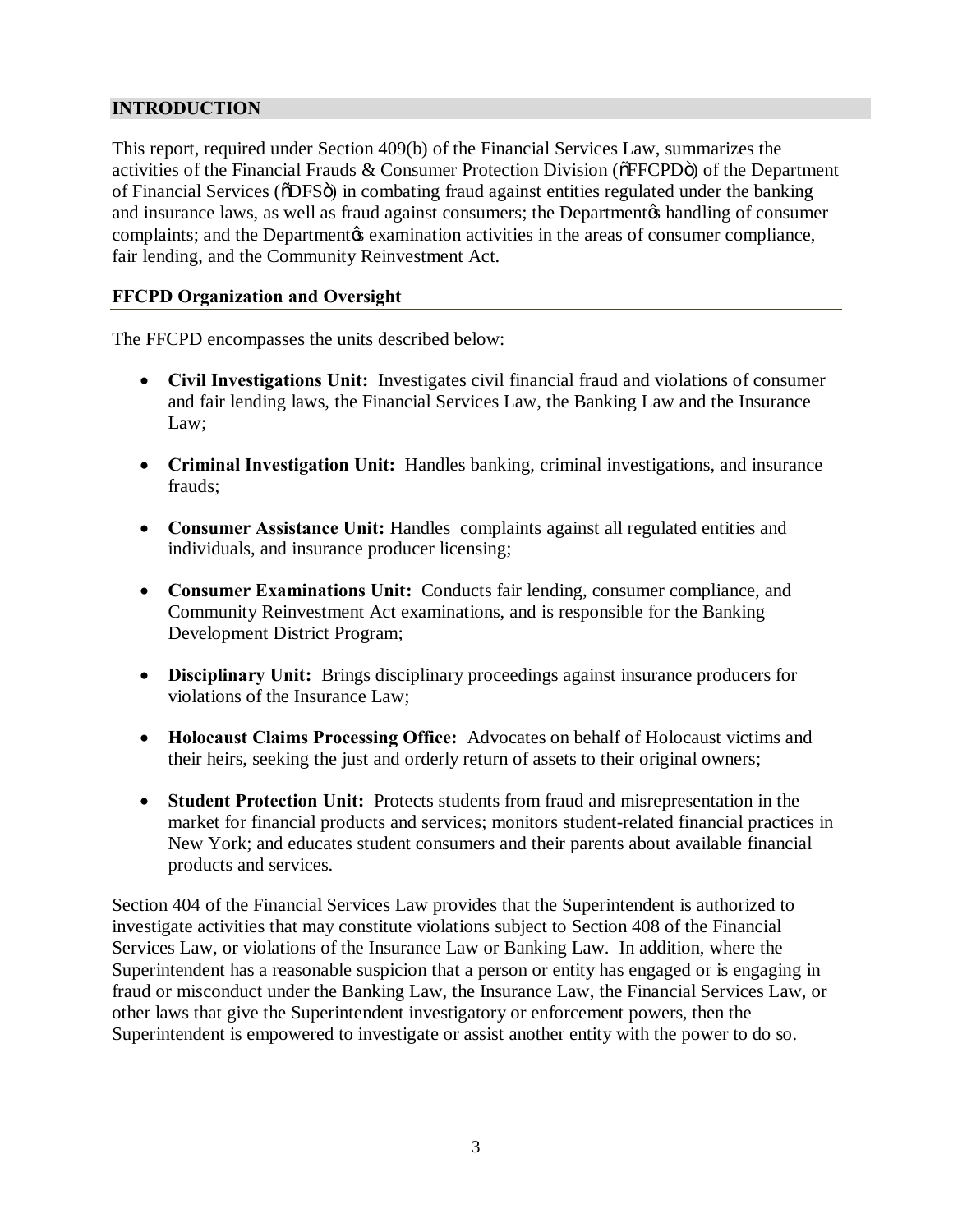#### <span id="page-3-0"></span>**CIVIL INVESTIGATIONS AND ENFORCEMENT ACTIVITIES**

 The Civil Investigations Unit investigates civil financial fraud and violations of consumer and fair lending laws, the Financial Services Law, the Banking Law, and the Insurance Law. Discussed below are some of the Unit $\alpha$  investigations, activities, and initiatives in 2016.

#### **Payday Lending Investigation**

 In early 2013, based on consumer complaints, DFS launched a comprehensive initiative to stop illegal online payday lending in New York. As part of the investigation, on February 22, 2013, DFS sent letters to all debt collectors in New York stating that it is illegal to attempt to collect a debt on a payday loan because payday loans are illegal in New York. Various parts of the initiative have been detailed in prior FFCPD Annual Reports; ongoing elements of the initiative are discussed below.

 • **Payday Loan Debt Collectors:** In May 2016, DFS announced settlements with two debt buyers who improperly purchased and collected on illegal payday loans made to New York consumers. DFS% investigation uncovered that National Credit Adjusters, LLC (NCA) had attempted to collect on 7,325 payday loan debts of New York State consumers and collected payments on 4,792 of those debts between 2007 and 2014. The DFS investigation also found that NCA had engaged in unlawful debt collection practices when NCA sought to collect on illegal payday loan debts of New York consumers. NCA repeatedly called consumers at home and at work, threatened to call consumerse employers, and called their family members to pressure them to pay the payday loan debts. Pursuant to the Department ts settlement, NCA discharged more than \$2.26 million in New York consumersø payday loan debts, provided refunds totaling \$724,577 to more than 3,000 New Yorkers and paid a \$200,000 penalty.

than 3,000 New Yorkers and paid a \$200,000 penalty.<br>DFS also found that debt buyer Webcollex LLC (doing business as CKS) had attempted to collect on hundreds of payday loan debts of New Yorkers and did collect payments from 52 New York consumers. Under the settlement with DFS, CKS issued \$66,129 in refunds to the 52 New York consumers affected by its unlawful practices, discharged \$52,941 in debt to 106 New Yorkers, and paid a \$25,000 penalty.

 • **Payday Loan "Lead Generators":** In March 2016, DFS announced a \$1 million settlement with Blue Global LLC and its CEO, Chris K. Kay, to resolve Blue Globaløs marketing of illegal, online payday loans to New York consumers and its misrepresentations that it provided top security for consumersøpersonal information submitted through Blue Global websites. Blue Global collected and shared more than 350,000 applications from New York consumers with payday lenders, online data aggregators, and other third parties, and sold more than 177,000 New York consumer leads. Blue Global knew that the lenders to whom it connected New York consumers charged annual percentage rates of more than 500%, far in excess of the interest rate cap in New York. The company encouraged consumers to apply for payday loans with repeated assurances about its protocols for maintaining the security of consumerse personal information, when in fact it did not protect consumersø information when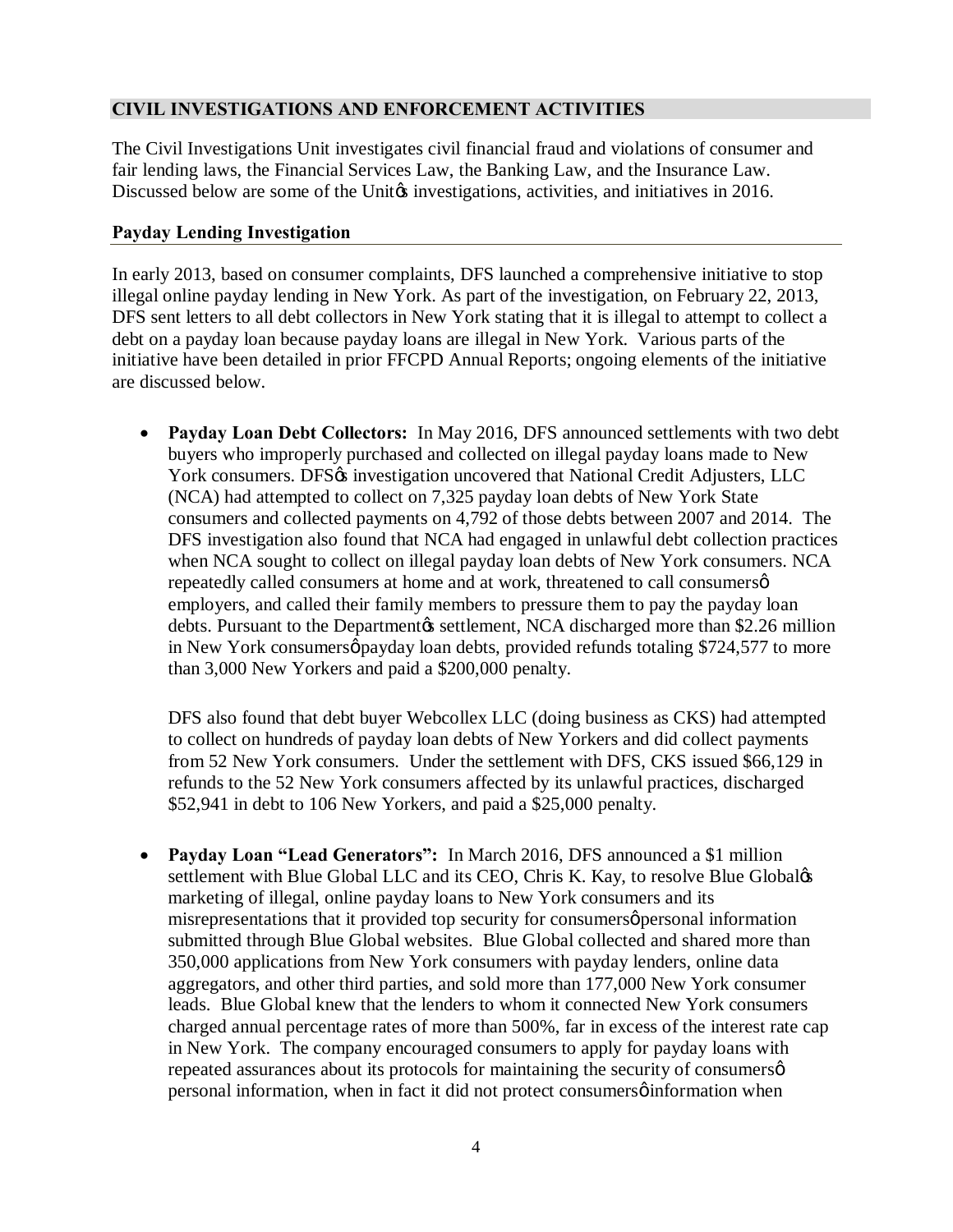<span id="page-4-0"></span> sharing it with third parties. Under the settlement, the parties agreed to pay a \$1 million penalty to the Department, stop marketing payday loans to New York consumers, and implement data security measures for future collection of consumersøpersonal information should it do any business in New York in the future.

#### **Condor Capital Corporation**

 In April 2014, DFS commenced an action in the United States District Court for the Southern District of New York against Condor Capital Corporation, a domestic licensed sales finance its owner, Stephen Baron. The complaint alleged, among other misconduct, that Condor was hiding the existence of customersø positive credit balances and retaining them for itself, and sought restitution for consumers and the appointment of a receiver. This was the first legal action by a state regulator under Section 1042 of the Dodd-Frank Wall Street Reform and Consumer Protection Act (õCFPAö). The Court granted the Department¢s motion for a preliminary injunction and appointed a receiver in May 2014. In December 2014, DFS reached a settlement with the defendants, and the Court entered a Final Consent Judgment, under which Condor and Mr. Baron made full restitution, plus interest, to all aggrieved customers nationwide (an estimated \$8 million to \$9 million) and paid a \$3 million penalty. In addition, Condor admitted to violations of CFPA, the Truth in Lending Act, and the Banking and Financial Services Laws; Mr. Baron admitted to violating the CFPA by providing substantial assistance to Condor<sup>®</sup> violations. company headquartered in New York that acquired and serviced subprime automobile loans, and

 As part of the Final Consent Judgment, the receiver conducted an exhaustive sale process that culminated in the District Courtos December 2015 order confirming the sale of substantially all of Condor¢s remaining assets to Och-Ziff Capital Management. In November 2016, the Court approved the receiver $\alpha$  final report, discharged the receiver, and terminated the receivership. Mr. Baron filed numerous motions in the District Court as well as appeals to the United States Court of Appeals for the Second Circuit throughout the duration of the receivership seeking to enjoin or unwind the sale, all of which were dismissed, although his current appeal of the Courtos final November 2016 order is pending. Briefing on that appeal will commence in March 2017.

#### **Initiative to Prevent Elder Financial Exploitation**

 In 2016, as part of its continuing efforts to combat elder financial exploitation, DFS and the Office of Children and Family Services conducted training sessions for New York chartered banks and credit unions in Syracuse and Buffalo, attended by more than 50 people from 23 institutions. In November, the Superintendent gave a well-received plenary address at the Adult Abuse Training Institute in Albany. That conference brought together many public and private service providers, including social service professionals, law enforcement, attorneys, financial professionals, and others dedicated to improving services for vulnerable adults. DFS also led a workshop after the plenary session to discuss current issues in the field. DFS continues to work with APS, law enforcement, and various units in the Department to investigate and resolve complaints of elder financial exploitation.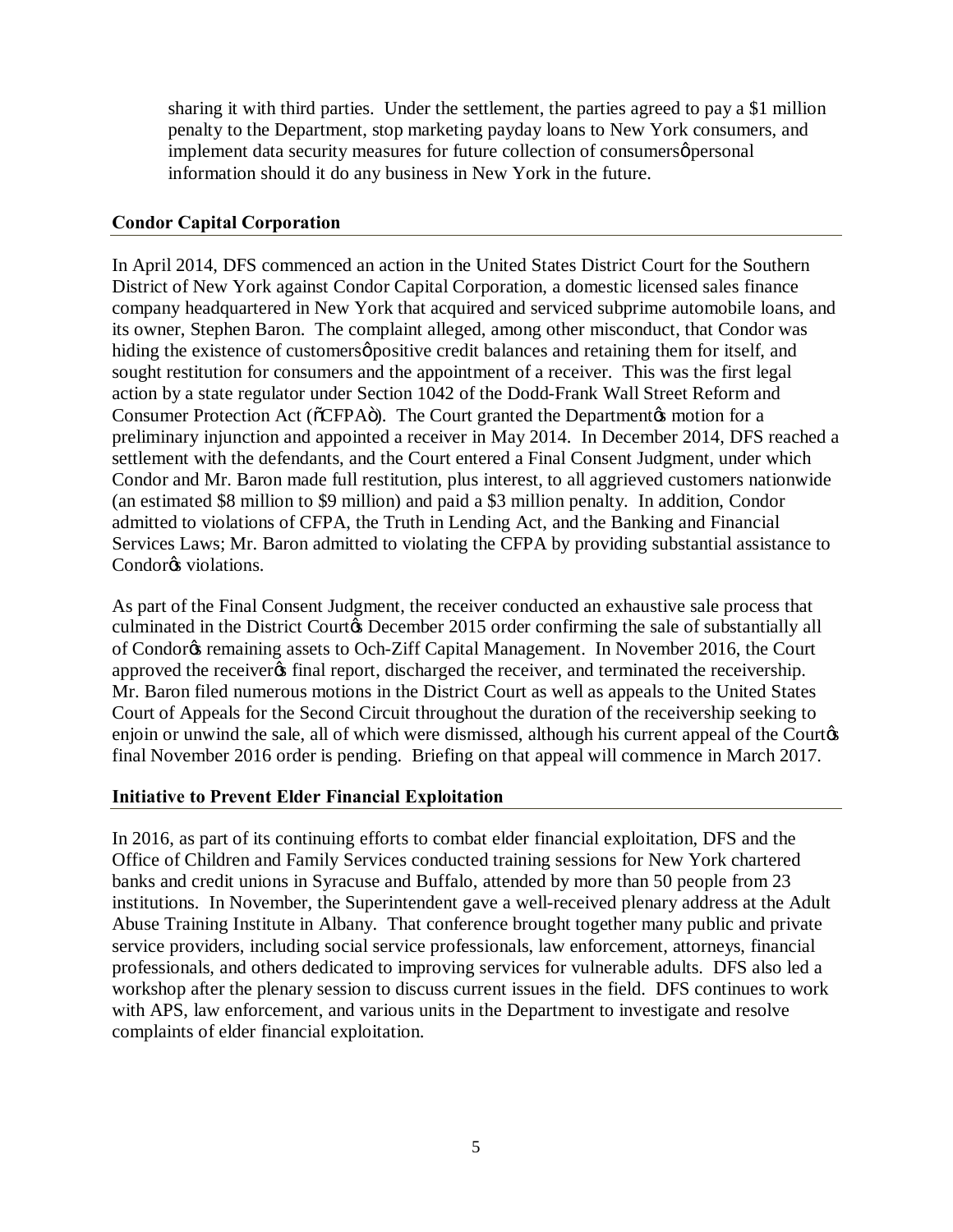#### <span id="page-5-0"></span> **Pension Lending Investigation**

 DFS launched an investigation into pension lending in 2013, prompted by reports of high interest loans taken out by pensioners. Companies solicit pensioners over the internet, seeking those who will õsellö their pensions for a set period of time in exchange for lump sum payments. Results include the following:

- **DFS and CFPB Jointly Sue California Pension Lenders and Their Principals:** Soon after beginning the investigation, DFS entered into a joint investigation with the Consumer Financial Protection Bureau ( $\delta$ CFPB $\ddot{o}$ ). In August 2015, DFS and the CFPB sued two pension lending companies  $\hat{o}$  Pension Income, LLC, and Pension Funding, LLC  $\hat{o}$  as well as the companies  $\phi$  three principals in the Central District of California. The suit alleged violations of the Dodd-Frank Consumer Financial Protection Act and New York Banking and Financial Services Laws for misleading consumers by deceptively marketing the transactions as sales instead of loans, failing to disclose high interest rates and fees, charging interest rates that violate New York usury laws, transmitting money without a license, and violating state laws prohibiting deception. The CFPB and DFS sought to end the illegal practices and prevent further consumer injury and to install a receiver to facilitate winding down the companies and provide consumer relief. In January 2016, DFS, the CFPB, and four of the five defendants agreed to a preliminary injunction that installed a court-appointed receiver. The individuals also agreed to disgorge more than \$320,000 to the receivership estate. In February 2016, a final consent judgment was entered into with the same defendants. The receiver continues to administer the receivership estate and work towards winding down the businesses. The Court entered a default judgment against the remaining individual defendant in July 2016, barring him from activities involving financial products and services in New York State and ordering disgorgement.
- **Future Income Payments:** In October 2016, DFS reached a settlement with Future Income Payments, LLC ( $\delta$ FIP $\ddot{o}$ ), formerly known as Pensions, Annuities & Settlements, LLC, and its owner, under which FIP paid a fine of \$500,000 and ceased doing business in New York State. An investigation by the Department found that FIP had deceptively represented that its transactions were osales of assets, ö rather than loans, and that FIP had loaned and transmitted money without the required licenses. The investigation further found the company had violated Financial Services Law prohibitions against misrepresentation by calling interest charges  $\tilde{o}$ discounts $\ddot{o}$  and failing to disclose annual percentage rates to pensioners. FIP also violated New Yorkø usury laws; some pensioners were charged annual interest rates of more than 130 percent, well beyond New Yorkø interest rate caps.

 FIP also agreed to revise the total amount owed by New York pensioners to the actual value of the lump sum they were lent and to forgive amounts due over that amount. The amount of loan forgiveness obtained through the settlement totals more than \$6.3 million. FIP will refund pensioners who have paid more than the lump sums they originally borrowed or who paid late fees or insufficient fund fees. A third-party administrator, selected by DFS, is overseeing administration of this settlement.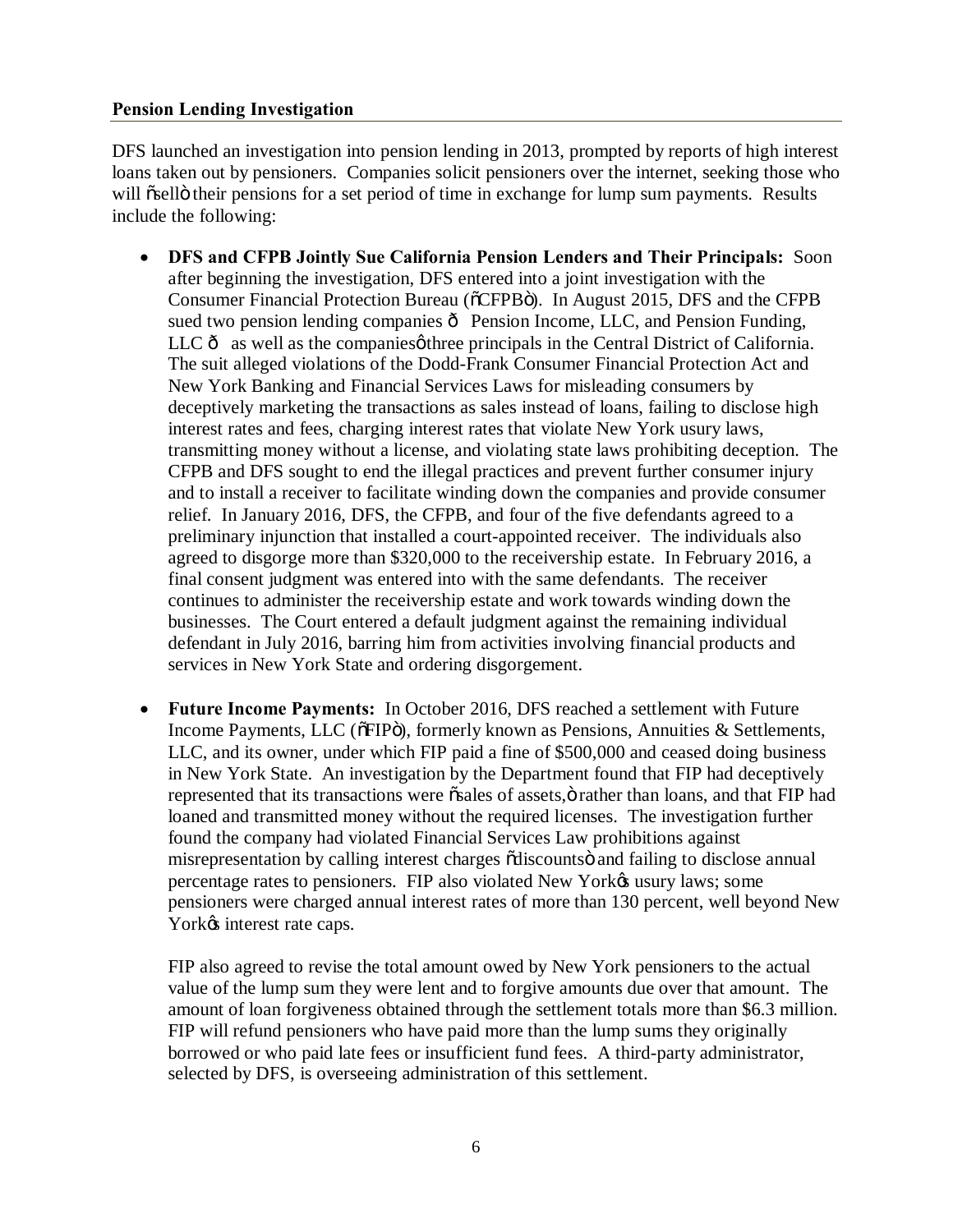#### <span id="page-6-0"></span> **Student Protection Unit**

Governor Cuomo established the Student Protection Unit ( $\delta$ SPU $\ddot{\text{o}}$ ) as part of his 2014615 Executive Budget to serve as consumer watchdog for New York $\alpha$  students. SPU is dedicated to investigating potential consumer protection violations and distributing clear information that students and their families can use to help them make informed, long-term financial choices.

 In 2016, SPU conducted several workshops at schools, libraries, and community centers across the state. The workshops provided vital information to students, parents, and student loan borrowers about the best way to finance an education and available student loan repayment options. In addition, together with other DFS units, SPU attended the New York State Fair in August and September and answered questions and distributed brochures to help New York consumers better understand student lending. In October 2016, SPU participated in a town hall event at the Borough of Manhattan Community College at which they shared issues that SPU has identified concerning student loan repayment and listened to stories from borrowers struggling to repay their loans.

SPU maintains and regularly updates a comprehensive **Student Lending Resource Center** on the Departmentøs website. The Student Lending Resource Center includes tips for prospective college students, their families, and graduates already in repayment to help them navigate financial decisions surrounding paying for college.

 SPU reviews and successfully resolves complaints regarding student financial products and services, including student loans, student banking products, student debt relief services, and student health insurance. SPU accepts complaints through the DFS online complaint portal and by mail.

 In 2015, Governor Cuomo signed Banking Law § 9-w, which required DFS to develop a standard student loan shopping sheet to be used by all New York schools of higher education. In 2016, DFS finalized the Financial Aid Award Information Sheet and enacted regulations that provide students and their families with a summary of what a school will cost, and available payment options. The standardized form makes it easy for students to compare the financial aid packages of different schools. DFS consulted with the Higher Education Services Corporation on the Financial Aid Award Information Sheet and answered questions from colleges as they incorporated the sheet into their financial aid award processes.

# **Contestable Claims**

 In the spring of 2016, the Department began an investigation into the practices of two insurance companies concerning their contestable claims practices, Unity Mutual Life Insurance Company and Columbian Life Insurance Company. The companies sold small face amount final expense policies, among others, to cover costs associated with funerals, burials, and other final expenses. Under New York Insurance Law, an insurance company may contest a life insurance claim made during the õtwo-year contestable periodö only if the insurer establishes that there was a material misrepresentation on an application for life insurance to induce the insurer to issue the life insurance policy. insurance policy.<br>
<sup>7</sup>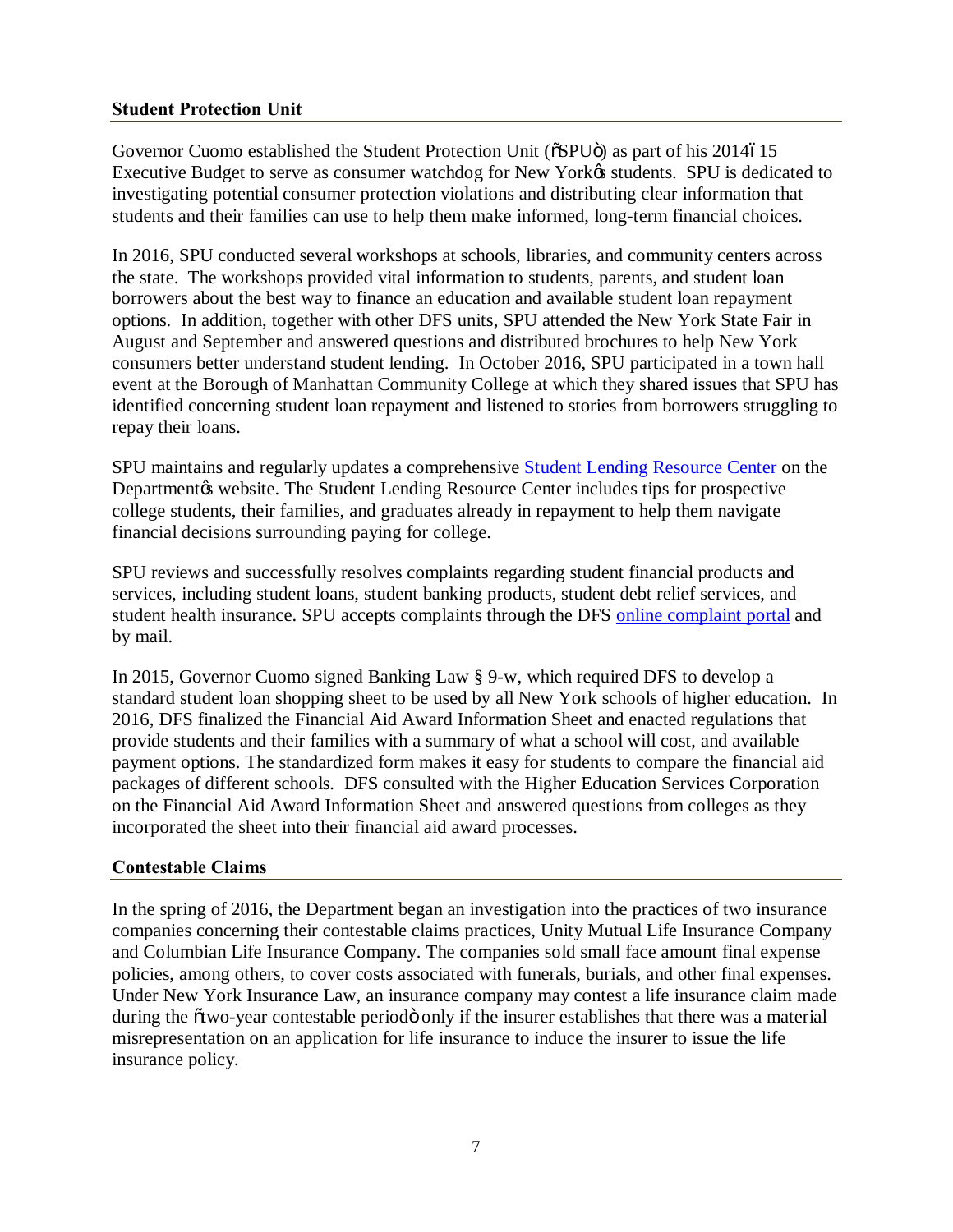<span id="page-7-0"></span>The Department to investigation found that for 257 policies worth more than \$2 million, the companies had denied coverage improperly and unilaterally rescinded policies when the policyholder died within the two-year contestable period, without proving that the policyholder had made a misrepresentation on the insurance application, as is required by the Insurance Law. The Department further found that Unity and Columbian had engaged in unfair claims settlement practices by misrepresenting facts and policy provisions relating to coverage and not attempting in good faith to effectuate prompt, fair, and equitable settlements of submitted claims.

 DFS and Columbian, which acquired Unity in 2011, reached a settlement in December 2016. Pursuant to the consent order, Columbian agreed to pay a fine of \$257,000 and pay for a third- party administrator, selected by DFS, to review and administer the restitution process, including identifying and locating beneficiaries of contestable claims that were unlawfully closed without payment.

#### **Lincoln Financial Group**

 In 2015, Lincoln National Corporation, doing business as Lincoln Financial Group reported unfair claims settlement practices stemming from its 2006 merger with Jefferson Pilot Corporation. Technical issues arising out of the merger caused Lincoln to lose track of numerous life insurance policies. Consequently, many beneficiaries of New York policies waited weeks, months, or even years before receiving the compensation to which they were entitled.

 DFS began an investigation to determine both the number of affected New Yorkers, and when the company knew, or should have known, about the problem. In late 2016, the Department concluded that executives had failed to adequately address early red flags related to the issue. The investigation revealed that although Lincoln performed an internal audit shortly after the merger that highlighted claims processing issues, it had not taken adequate steps to uncover and address the underlying problem of lost policies. The investigation also found that thousands of beneficiaries of New York policyholders were affected. In early 2017, the company agreed to a consent order that includes a \$1.5 million penalty, paying out the remainder of more than \$50.6 million in claims and interest to affected New Yorkers, and injunctive terms designed to help prevent such problems arising out of future mergers.

# **DISCIPLINARY UNIT**

 The Disciplinary Unit oversees the activities of licensed individuals and entities who conduct insurance business in New York State. The goals of the Unit are to protect the public and ensure that licensees act in accordance with applicable insurance laws and DFS regulations. There are currently more than 305,000 licensees in New York. Licensees include producers (agents and brokers), limited lines producers, independent and public adjusters, reinsurance intermediaries, bail bond agents, title agents, and life settlement brokers.

 The Unit, in collaboration with the Producer Licensing Unit of the Consumer Assistance Unit, monitors the insurance marketplace and reviews licensing applications to determine if unlawful or unlicensed activity is occurring and, if necessary, take steps to ensure that individuals or entities either achieve compliance or cease activities.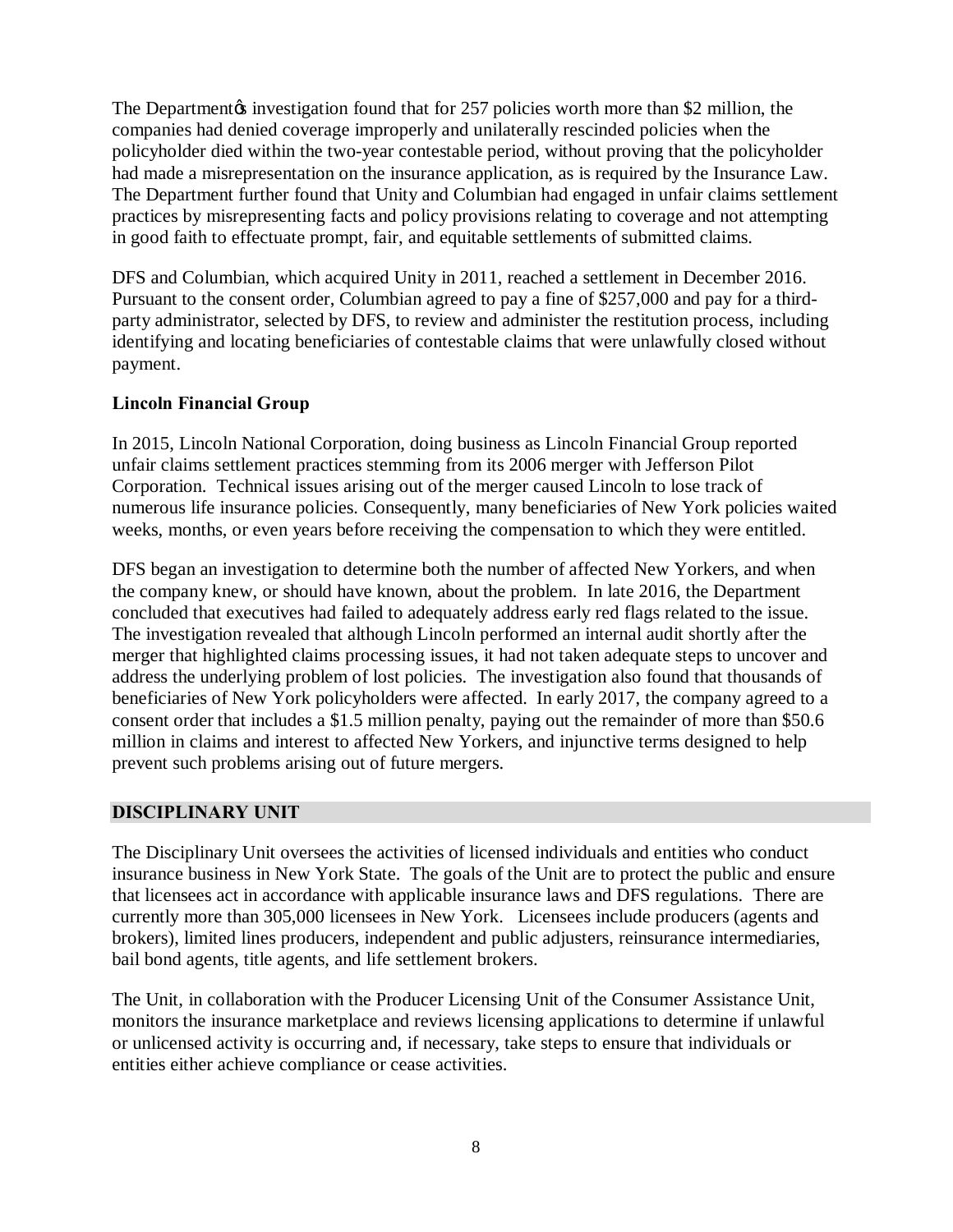The Omnibus Crime Bill of 1994 disqualifies anyone convicted of a criminal felony involving dishonesty or a breach of trust from employment in the insurance industry. The ban, however, may be lifted if the Superintendent approves a written request to engage in the business of insurance pursuant to 18 U.S.C. §§ 1033 and 1034. The Unit reviews all applications to lift the han.

ban.<br>When a violation of the Insurance Law is established, the Department may address the violation by imposing an administrative sanction resulting in license revocation or suspension, denying a pending application, or imposing a monetary penalty along with corrective action.

 In 2016, the Department entered into approximately 190 stipulations imposing penalties on insurance companies or producers. In addition, 26 licenses were revoked after an administrative hearing, 24 licenses were surrendered with the full force and effect of revocation, and six Section 1033 waivers were approved. The Department also entered into consent orders with three insurance companies in which total fines of \$1,405,663 were imposed.

#### **Stipulations in 2016**

| <b>Type of Action</b> | <b>Total Requested</b> | <b>Total Completed</b> | <b>Fine Amount</b> |
|-----------------------|------------------------|------------------------|--------------------|
| Agent/Broker          | 139                    | 153                    | \$356,150          |
| Company               | 37                     | 37                     | \$3,175,515        |
| <b>Total</b>          | 176                    | 190                    | \$3,531,665        |

#### **Hearings in 2016**

|                        | <b>Requested</b> | Held <sup>'</sup> | <b>Pending</b> |
|------------------------|------------------|-------------------|----------------|
| Agent/Broker/Applicant |                  | ᅩ                 |                |

# **CRIMINAL INVESTIGATIONS AND ENFORCEMENT ACTIVITIES**

#### **Criminal Investigations Bureau**

#### **Highlights of 2016**

- Court-ordered restitution resulting from the Criminal Investigations Bureau $\otimes$  ( $\delta$ CIB $\ddot{\circ}$ ) investigations totaled more than \$22.9 million;
- The Mortgage Fraud Unitos ( $\delta$ MFU $\delta$ so) investigations resulted in six arrests, involving more than \$188,000 in losses to victimized homeowners and financial institutions;
- CIB conducted 57 investigations that resulted in 12 convictions;
- Thirty-one new cases were opened for investigation.

# **Background**

 The CIB investigates possible violations of the New York Banking Law and certain enumerated misdemeanors and felonies of the New York Penal Code, and takes appropriate action after such investigation. CIB also investigates violations of anti-money laundering laws and regulations, as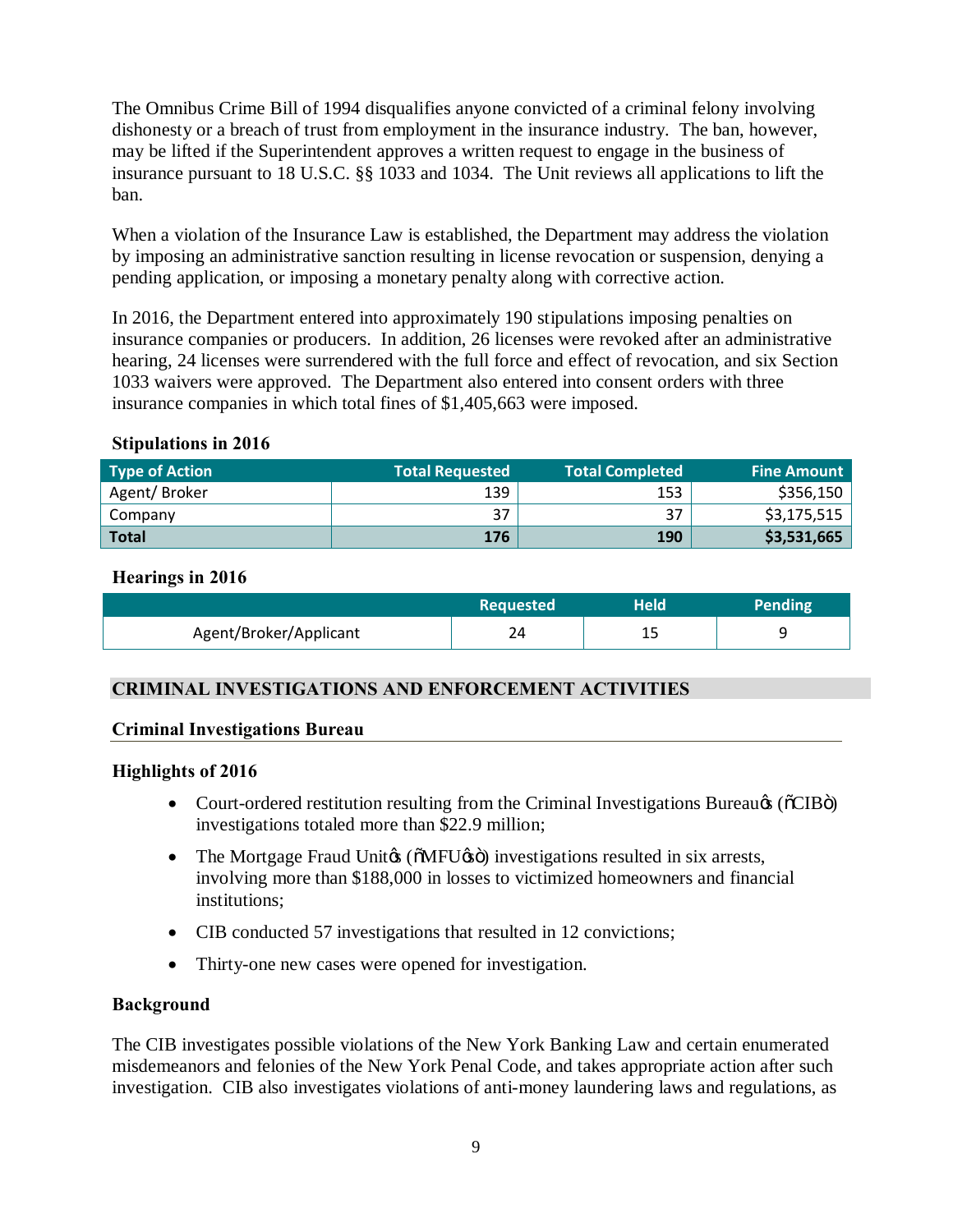well as crimes relating to residential mortgage fraud. In addition, CIB provides support to various operating units within DFS to ensure that applicants for licensing have the requisite character and fitness. In that capacity, CIB reviews applicants ocriminal histories to assist in determinations of whether applicants meet the statutory requirements to be licensed or registered. CIB also conducts due diligence reviews of applicants seeking licenses with the Department  $\alpha$ Banking Division.

# **Operations and Activities**

 CIB conducts specialized investigations into criminal conduct involving the financial services industry and works cooperatively with law enforcement and regulatory agencies at the federal, state, county, and local levels. Among CIB $\alpha$  major focuses are the following areas:

#### **Investigations of Money Services Businesses**

 CIB works closely with numerous federal, state, county, and local regulatory and law enforcement agencies to ensure compliance with federal and state statutes and related regulations pertaining to money services businesses, including licensed check cashers and money transmitters. CIB works closely with the New York/New Jersey High Intensity Crime Area and with the federal Financial Crimes Enforcement Network on matters designed to detect and eliminate the illegal transmission of money within New York State to eliminate illegal money laundering and terrorist financing. CIB also works closely with both federal and state tax officials to identify and prosecute individuals and companies for tax avoidance activities.

#### **Mortgage Fraud Investigations**

 The Mortgage Frauds Unit was created to combat mortgage fraud by providing investigative expertise and support to regulatory and law enforcement agencies. The MFU $\alpha$  mission is to investigate mortgage fraud cases throughout New York State; to assist local, state, and federal regulatory and law enforcement agencies in the investigation and prosecution of such cases; and to educate law enforcement and the financial sector in identifying, investigating, and prosecuting mortgage fraud. To further its mission, the MFU hosts a monthly Mortgage Fraud Working Group, created a Mortgage Fraud Training Course to train individuals in the investigation and prosecution of cases, and developed an annual Mortgage Fraud Forum to provide a platform for prosecutors across the state to explore trends and exchange ideas on methods to combat the epidemic of mortgage fraud. Since 2008, CIB has held eight Mortgage Fraud Forums. The forums highlight state and federal investigations and prosecutions, as well as recent mortgage fraud trends including deed thefts schemes, short sale fraud, loan modification, and foreclosure rescue scams.

rescue scams.<br>Since its inception in April 2007, the MFU has participated in investigations that have culminated in charges against more than 282 individuals and involved more than \$563.5 million in losses to victimized homeowners and financial institutions. In 2016, mortgage fraud investigations resulted in four arrests and 12 convictions in cases involving more than \$188,000 in losses to victimized homeowners and financial institutions.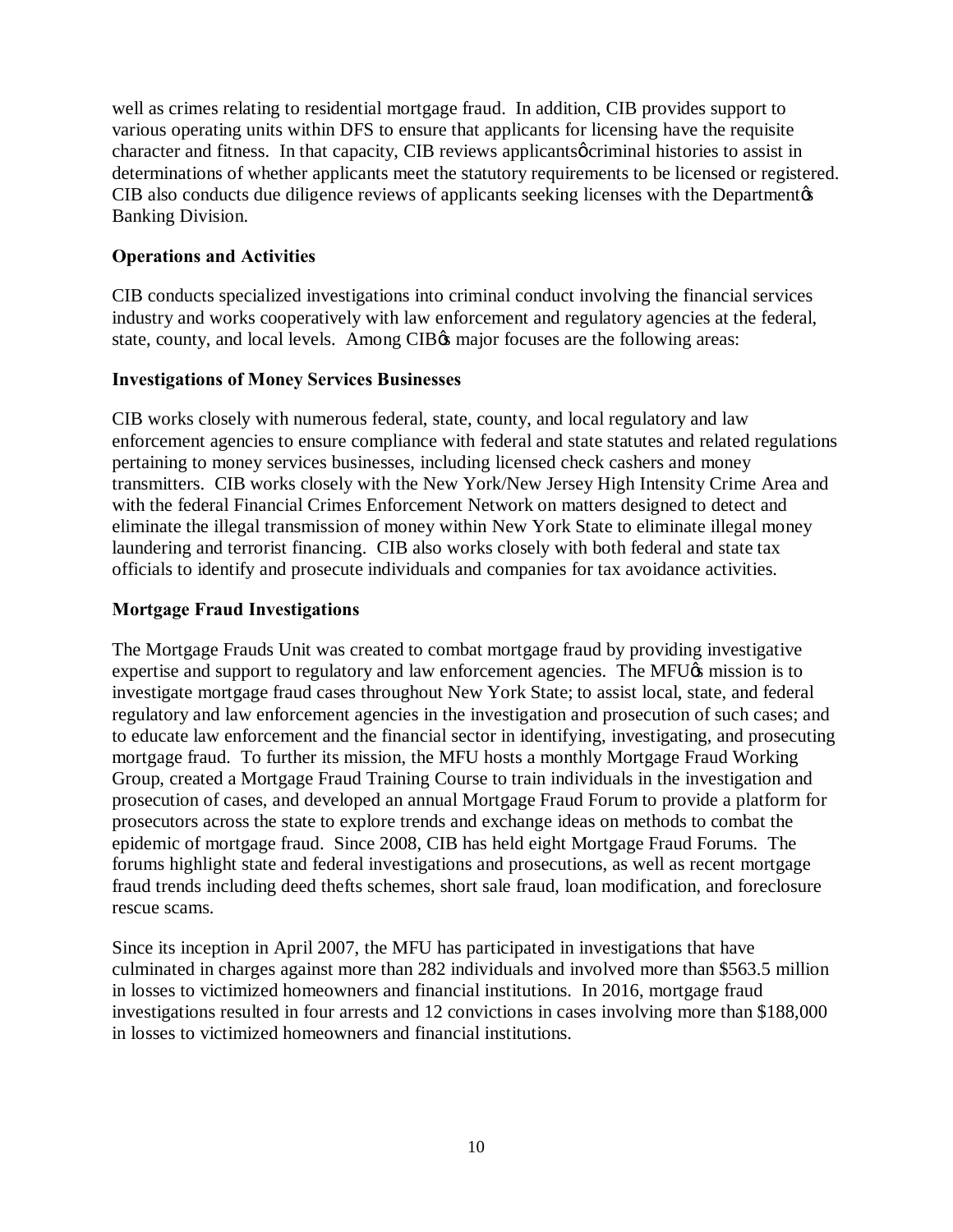# <span id="page-10-0"></span> **Long Island Mortgage Banker Convicted of \$30 Million Bank Fraud Conspiracy**

 In January 2016, after a two-and-a-half-week trial, a federal jury in the Eastern District of New York convicted a mortgage banker of conspiracy to commit bank fraud. With the assistance of others, the banker carried out a \$30 million bank fraud by fraudulently inflating prices of homes for sale and then obtaining mortgages that far exceeded the true collateral value of the properties, which were located in Nassau and Suffolk Counties. The banker then re-sold the õtoxicö mortgages to banks and other investors in the secondary market, causing millions of dollars in losses when the loans went into foreclosure. CIB provided valuable assistance to the United States Attorney & Office for the Eastern District of New York.

# **Defendant Pleaded Guilty to National Mortgage Loan Modification Scheme**

An investigation initiated by CIB and referred to the U.S. Attorney & Office for the Northern District of New York resulted in the defendant pleading guilty to conspiracy to commit wire fraud in June 2016. The defendant led a mortgage loan modification company that took advantage of hundreds of distressed homeowners across the country seeking mortgage assistance. Some of the scheme tvictims were homeowners whose homes were devastated by Hurricane Sandy in 2012. The defendant to company offered assistance with loan modifications for a fee, but did little or no work to facilitate a modification after homeowners paid the fee.

#### **Fugitive Couple Arrested in Syracuse Mortgage Fraud Case**

 After years of extradition proceedings, a husband and his wife indicted for their roles in a mortgage fraud scheme surrendered to New York State in September 2016. The couple were indicted in May 2011 but fled to Canada before they could be arrested. The indictment alleged that from February 2006 to July 2010 the couple had engaged in a scheme in which the husband purchased numerous properties in Syracuse and then immediately flipped the titles to his wife, who applied for refinancing on six of the properties. In refinancing the properties, the couple allegedly falsely stated their assets and submitted forged documents. Relying on the couplese statements, lending institutions lent them more than \$240,000 in mortgage funds. The couple defaulted on the mortgages and forced the properties into foreclosure. CIB conducted the initial investigation and referred the matter to the New York Attorney Generaløs Office ( $\delta$ NYAG $\ddot{o}$ ) for prosecution.

# **Four Charged in Long Island Mortgage Loan Modification Scheme**

 In December 2015, four individuals were charged with operating a loan modification scheme in which they represented that they could secure loan modifications for homeowners. The defendants received up-front fees from distressed homeowners but did not provide any services. One defendant pleaded guilty in March 2016, and a second defendant pleaded guilty in May 2016. CIB joined the investigation at the request when the Suffolk County Police Department requested its assistance.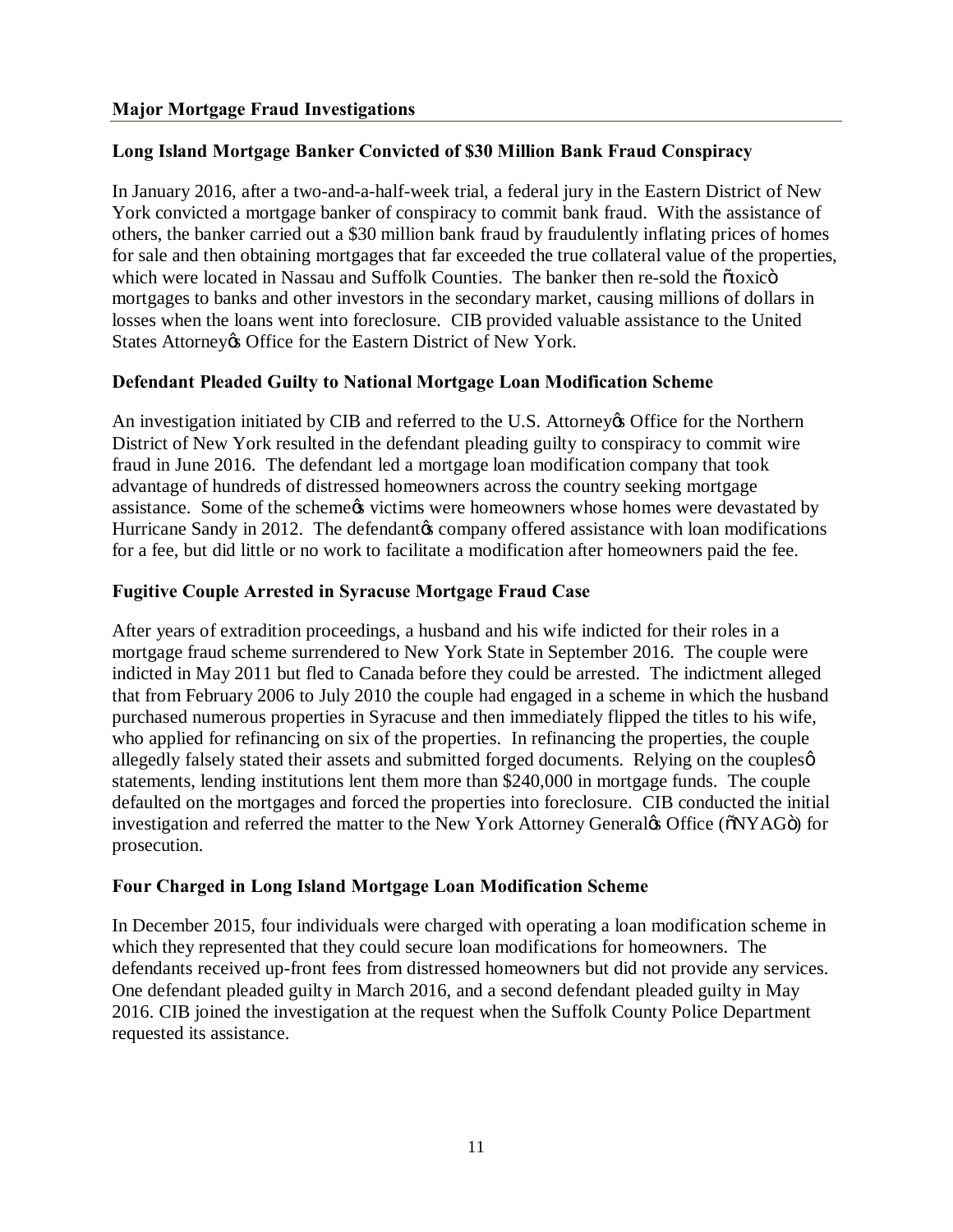# <span id="page-11-0"></span> **Two Pleaded Guilty in Multimillion-Dollar Scheme to Deceive Homeowners**

 In May 2015, three individuals, including an attorney, were arrested and charged in connection selling their homes to a for-profit real estate company affiliated with the defendants. In December 2015, three additional individuals were arrested in connection with the scheme. All six defendants, who allegedly acted through an organization that advertised help for homeowners seeking loan modification to avoid foreclosures, were indicted and charged with conspiracy to commit bank fraud and wire fraud. In 2016, two defendants pleaded guilty to conspiracy to commit bank fraud. This is an ongoing joint investigation and prosecution with the U.S. Attorney & Office for the Southern District of New York. with a scheme that deceived home owners seeking loan modifications to avoid foreclosure into

# **Major Financial Fraud Investigations**

# **Former Bank Teller's Co-Conspirator Sentenced in Bank Fraud and Identity Theft Scheme**

A former bank teller *(s* co-conspirator was sentenced in connection with a bank fraud and identity theft scheme that stole more than \$457,000 from customers of a bank. While working at the bank, the former teller unlawfully accessed and stole bank account numbers and personal identification information for more than 200 victims. Her co-conspirator used the stolen information to withdraw funds from 77 customer accounts. The co-conspirator was arrested again and charged in both Queens and Westchester counties, and received sentences of one-to- three years in Queens County and four-and-a-half-to-nine years, to run concurrently, in the Westchester case. CIB referred the investigation to the Crime Proceeds Task Force of the NYAG.

# **Former Bank Employee Sentenced for Stealing \$178,000 from Elderly Woman**

 A former bank employee pleaded guilty to grand larceny in June 2016 for stealing approximately \$178,000 from a blind, elderly customer of a bank between 2011 and 2013. As a customer service manager, the former bank employee would bring deposit or withdrawal slips to the victimes apartment for her to sign and then bring back the small amounts of cash that she requested; the employee would also write checks for the victim to sign. Unbeknownst to the victim, the bank employee withdrew more than \$150,000 in cash from the victimes account. The bank employee also wrote to checks to himself from a separate account of the victimos in the summer of 2015. The matter was prosecuted by the New York County District Attorney & Office with CIB $\alpha$  assistance and support.

# **Mortgage Loan Originator Licensing Support**

CIB provides support to the Mortgage Banking Unitos efforts to comply with the federal Secure and Fair Enforcement for Mortgage Licensing Act of 2008 ( $\delta$ SAFE Acto). Under the SAFE Act, states are encouraged to increase uniformity, enhance consumer protection, and reduce mortgage fraud through the establishment of a national mortgage licensing system. One of the key tools in the SAFE Act is the requirement of a criminal background check of each mortgage loan originator applicant. During 2016, CIB investigators reviewed 599 criminal history reports related to mortgage loan originator applications filed with DFS.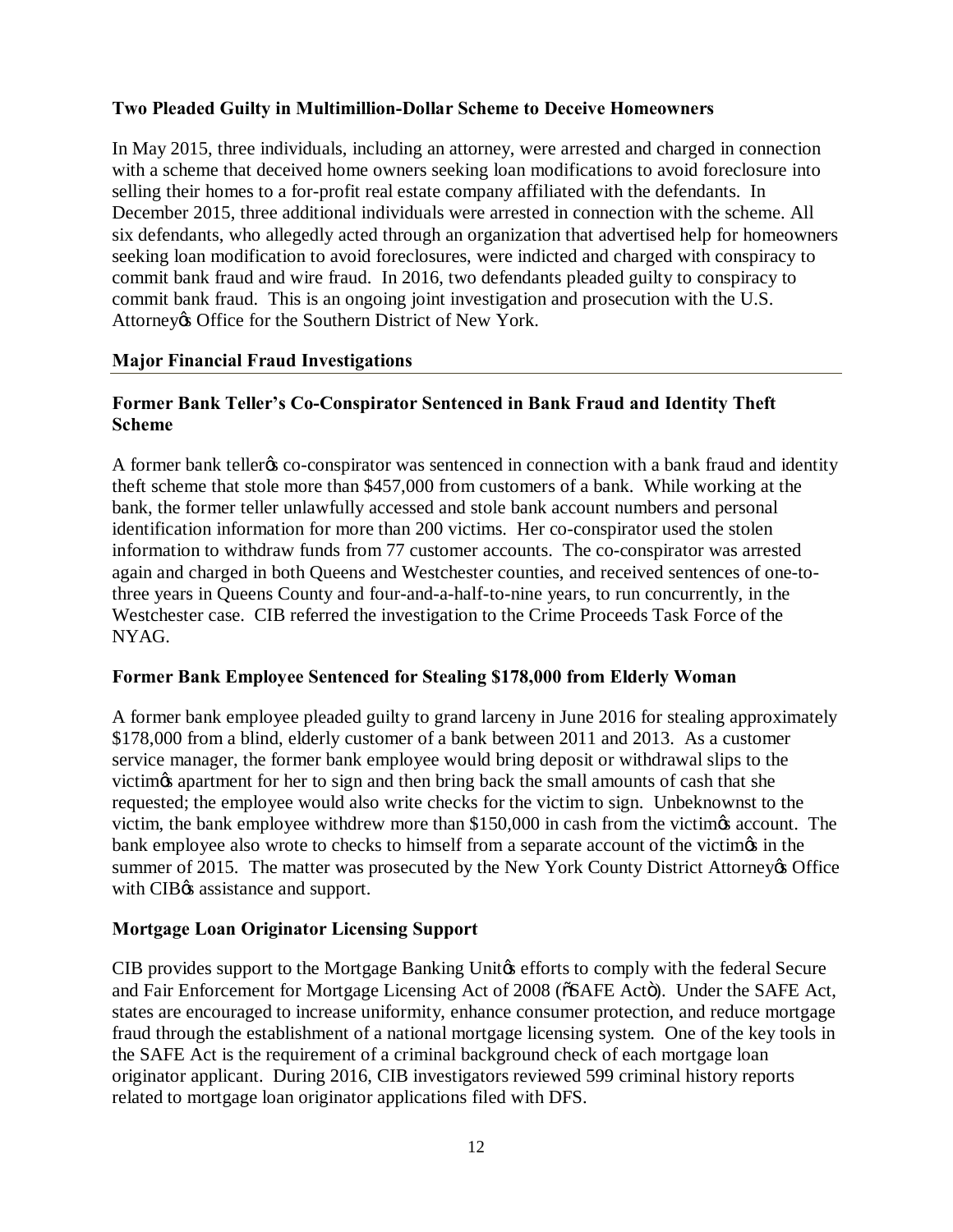# <span id="page-12-0"></span>**Due Diligence Support**

CIB provides critical due diligence investigative support to the Department & Banking Division to ensure that applicants for licenses have the character and fitness to be licensed by the Department. During 2016, CIB Due Diligence Unit processed 27 due diligence reviews.

# **CIB Task Force and Working Group Participation**

 CIB is an active participant in numerous task forces and working groups designed to foster collaboration and cooperation among the many agencies involved in fighting financial fraud. Among the task force groups of which CIB is a member are the following:

- Crime Proceeds Strike Force
- FBI C-3 Mortgage Task Force
- FBI Bank Fraud Task Force
- New York Identity Theft Task Force
- Middle Atlantic-Great Lakes Organized Crime Law Enforcement Network
- New York State Mortgage Fraud Working Group
- National White Collar Crime Center
- New York External Fraud Committee
- Long Island External Fraud Committee

# **Insurance Frauds Bureau**

# **Highlights of 2016**

- The Insurance Frauds Bureau opened 449 cases for investigation;
- Investigations led to \$5.1 million in court-ordered restitution;
- Investigations resulted in 295 arrests, 133 of which were for health care fraud;
- Prosecutors obtained 255 convictions in cases in which the Bureau was involved;
- Suspected no-fault fraud accounted for 53% of all fraud reports received by the Bureau.

# **Background**

 The Bureau has a longstanding commitment to combating insurance fraud. It is responsible for the detection and investigation of insurance and financial fraud and the referral for prosecution of persons or entities that commit those frauds. The Bureau is headquartered in New York City, with offices in Garden City, Albany, Syracuse, Oneonta, Rochester, and Buffalo.

# **Reports of Suspected Fraud/Investigations**

The Bureau received 23,472 reports of suspected fraud in 2016. The majority of those reports  $\hat{o}$ 22,099  $\hat{o}$  were from licensees required to submit reports of suspected fraud to the Department.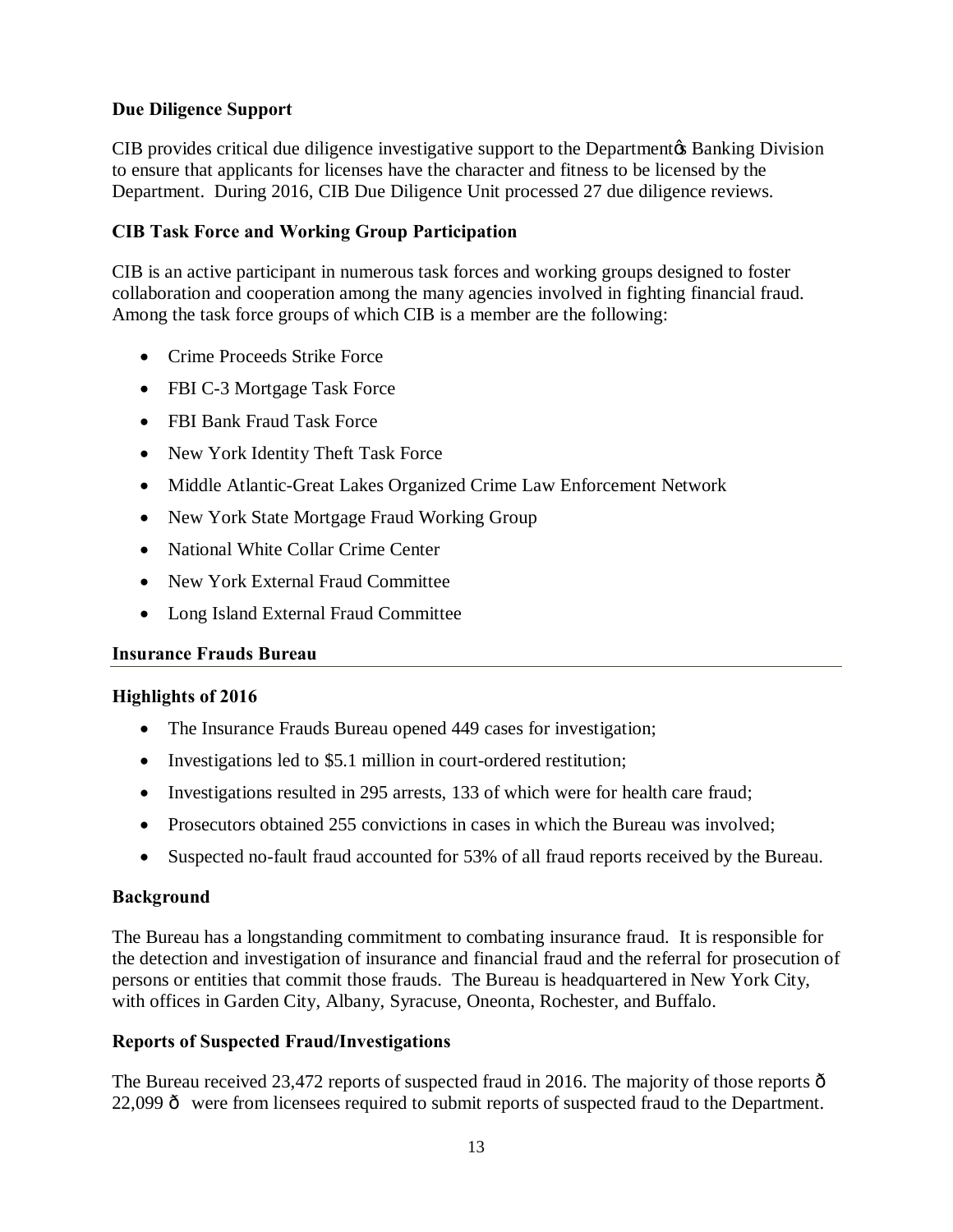The remaining reports were from other sources, such as consumers or anonymous tips. The Bureau opened 449 cases for investigation in 2016. Tables showing the number of fraud reports received, investigations opened, and arrests by type of fraud appear in the Appendices.

 During 2016, the Bureau referred 38 cases to prosecutorial agencies for prosecution and prosecutors have obtained 255 convictions in Bureau cases.

#### **No-Fault Fraud Reports and Investigations**

 The number of suspected no-fault fraud reports received by the Bureau accounted for 53% of all fraud reports received by the Bureau in 2016.



Combating no-fault fraud is one of the Department the highest priorities. Deceptive healthcare providers and medical mills that bill insurance companies under New York $\alpha$  no-fault system cost New York drivers hundreds of millions of dollars. The Department maintained its aggressive approach to combating this fraud throughout the year.

#### **Arrests**

Bureau investigations led to 295 arrests for insurance fraud and related crimes in 2016.

# **Restitution**

 Criminal investigations conducted by the Bureau resulted in \$5.1 million in court-ordered restitution.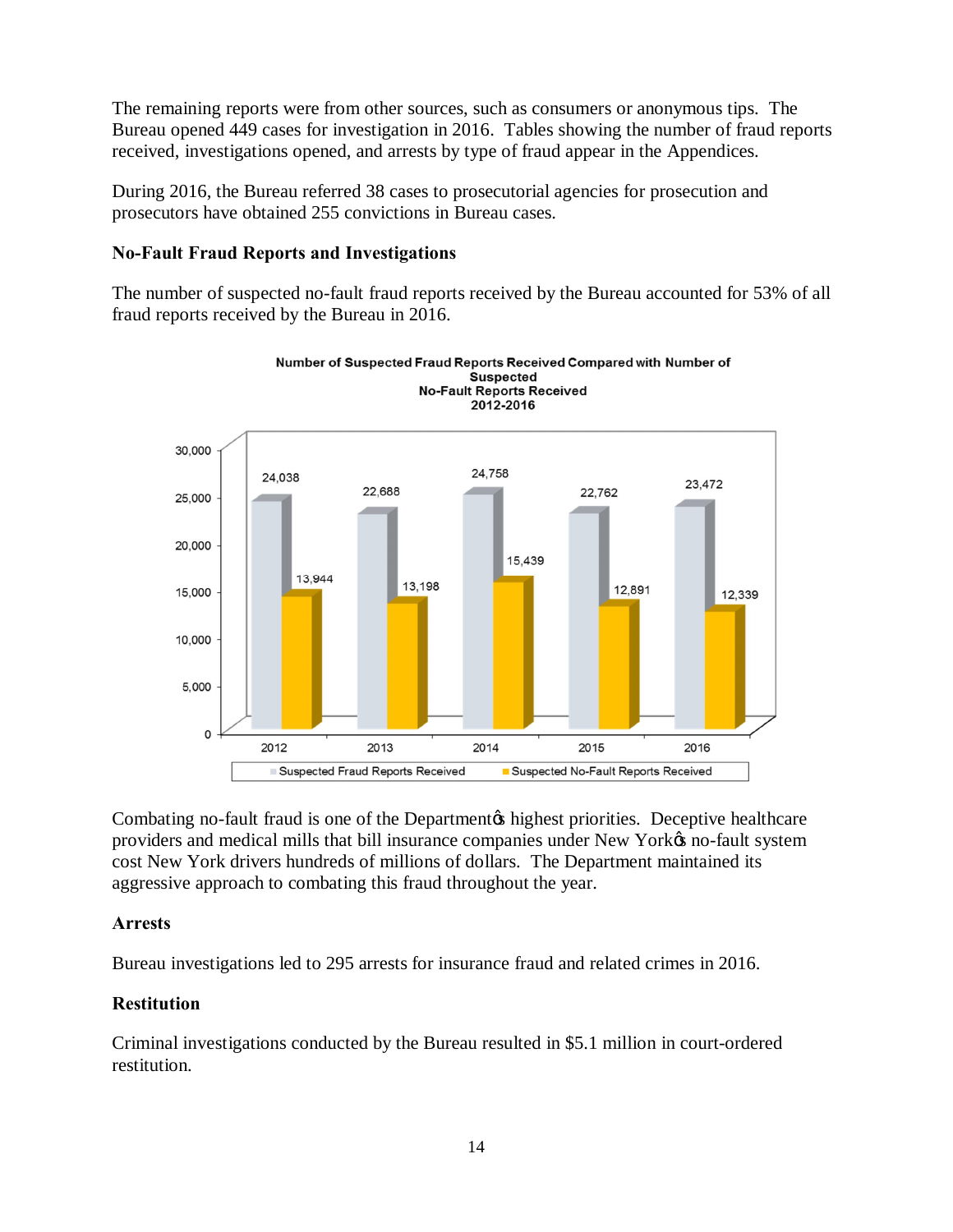# **Multi-Agency Investigations**

 In 2016, the Bureau conducted multi-agency investigations with the following government departments, agencies and offices:

- New York Police Department & Fraudulent Collision Investigation Squad and Auto Crime Division
- Fire Department of New York $\&$  Bureau of Fire Investigations
- Office of the Workersø Compensation Fraud Inspector General
- New York State Office of Fire Prevention and Control
- New York State Insurance Fund
- District Attorney & Offices
- State and local Police and Sheriff $\alpha$  Departments
- U.S. Attorney & Offices
- New York State Comptroller & Office
- New York State Attorney Generaløs Office
- New York State Department of Motor Vehicles
- New York Auto Insurance Plan
- National Insurance Crime Bureau
- U.S. Postal Inspection Service
- U.S. Department of Labor
- Federal Bureau of Investigation
- U.S. Department of Health and Human Services
- Drug Enforcement Administration Tactical Diversion Task Force (Upstate/Downstate)

# **Task Force and Working Group Participation**

 The Bureau is an active participant in 10 task forces and working groups designed to foster cooperation among agencies involved in fighting insurance fraud. Participation provides the opportunity for intelligence gathering, joint investigations, information sharing, and effective use of state resources. Among the groups in which Bureau staff participated during the past year are the following:

- Western New York Health Care Fraud Task Force
- Central New York Health Care Fraud Working Group
- Rochester Health Care Fraud Working Group
- FBI New York Health Care Fraud Task Force/Medicare Fraud Strike Force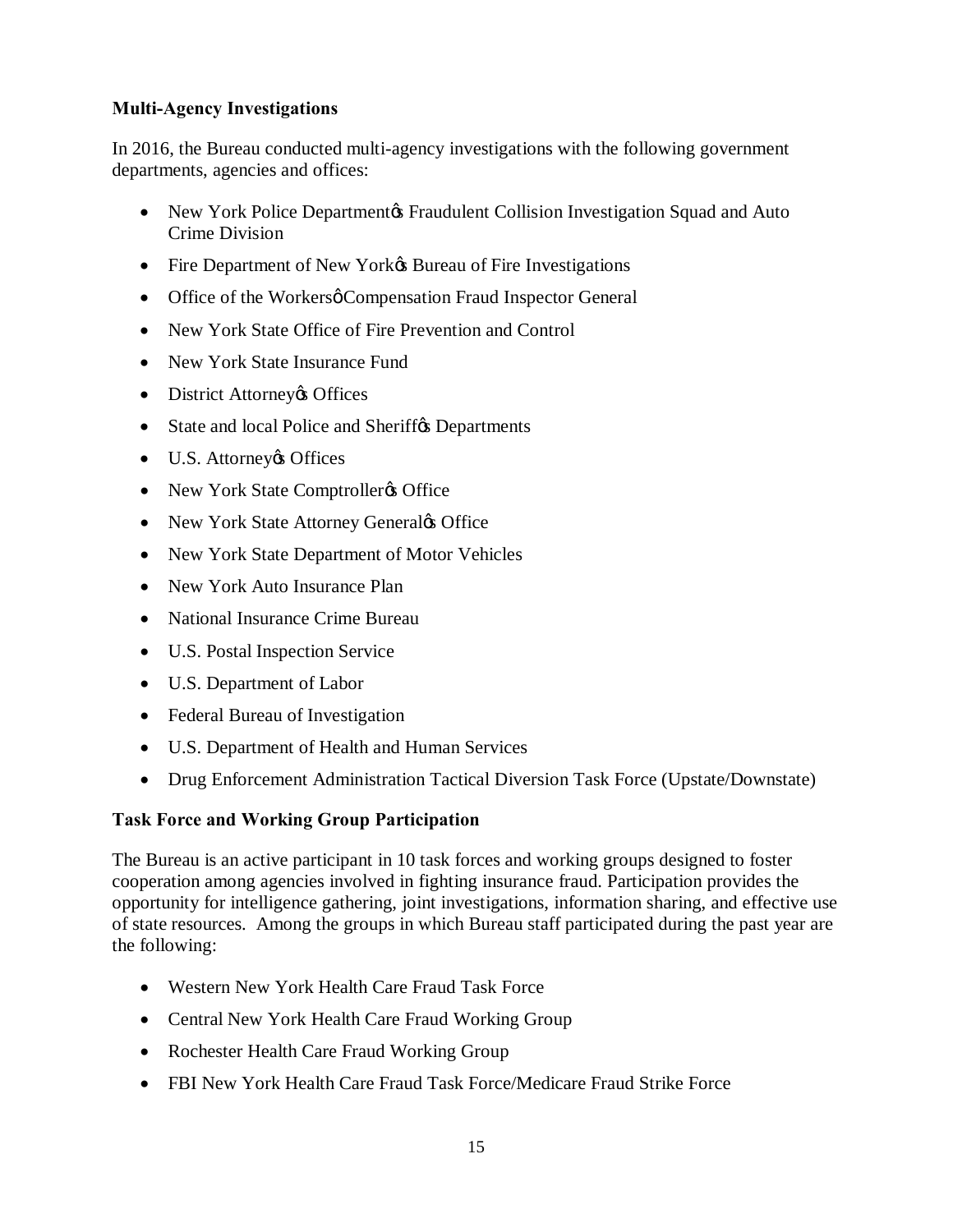- New York Anti-Car Theft and Fraud Association
- National Insurance Crime Bureau Working Group
- High Intensity Drug Trafficking Area
- Drug Enforcement Administration Tactical Diversion Task Force (Upstate/Downstate)
- Suffolk County District Attorney & Office Insurance Crime Bureau
- New York Alliance Against Insurance Fraud

# **2016 Highlights from Task Force Participation**

The Bureau, in conjunction with the Suffolk County District Attorney & Office Insurance Crime Bureau, developed information that led to the Bureau $\alpha$  arrest in March 2016 of an unlicensed insurance broker who owned and operated an insurance brokerage firm in Islandia, New York. In a 174-count indictment, the broker was charged with grand larceny and various misdemeanors for allegedly violating the Insurance Law by falsifying premium funding contracts, collecting fees, and obtaining more than \$1 million for coverage that was never purchased or which was purchased using false information. As a result, customersø vehicle registrations were suspended for lapsed insurance and claims were denied for lack of coverage. In addition, to obtain coverage not otherwise provided, the broker presented false information to insurers regarding the types of vehicles included on policies and misrepresented the number of vehicles to be covered. For example, the broker intentionally misclassified heavy-duty commercial vehicles as light trucks or pick-up trucks, and the broker also requested coverage for a smaller number of vehicles in order to avoid being deemed a ofleet.  $\ddot{o}$ 

# **Collection of Rate Evasion Data**

 DFS collected data from insurers that wrote at least 3,000 personal lines automobile insurance policies showing the number of instances in which individuals misrepresented the principal location where they garaged and drove their vehicles to obtain lower premiums in 2016. A summary of the data appears in the Appendices under the Section titled  $\delta$ 2016 Data Call: Vehicle Principal Location Misrepresentations.ö

# **Approval of Fraud Prevention Plans**

 Section 409 of the New York Insurance Law requires insurers that write at least 3,000 individual accident and health, workersø compensation, or automobile policies (or group policies that cover at least 3,000 individuals) issued or issued for delivery annually in New York to submit a Fraud Prevention Plan for the detection, investigation, and prevention of insurance fraud. Licensed health maintenance organizations with at least 60,000 enrollees must also submit a Fraud Prevention Plan. Plans must provide for a full-time special investigations unit ( $\delta$ SIU $\ddot{\text{o}}$ ) and that provides the following:

- Interface of SIU personnel with law enforcement and prosecutorial agencies;
- • Coordination with other units of the insurer for the investigation and initiation of civil actions based on information received by or through the SIU;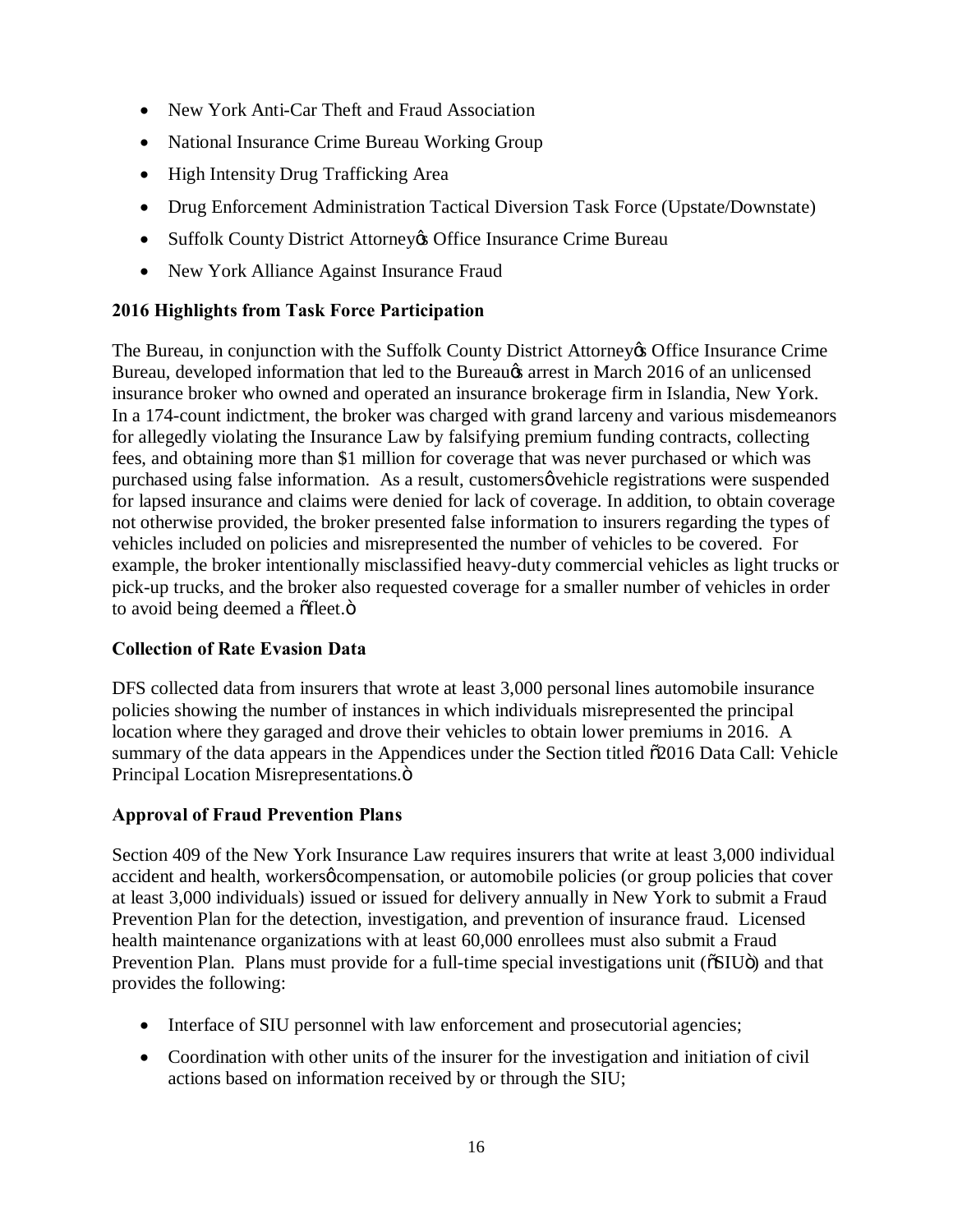- • Development of a fraud detection and procedures manual to assist in the detection and elimination of fraudulent activity;
- • Allocation for the level of staffing and resources devoted to the SIU based on objective criteria;
- • In-service training of investigative, claims, and underwriting personnel in identification and evaluation of insurance fraud;
- • Development of a public awareness program focused on the cost and frequency of insurance fraud and the methods by which the public can assist in preventing fraud.

 Insurers may submit Fraud Prevention Plans for multiple affiliated insurers. A list of insurer Fraud Prevention Plans approved by DFS that were active as of December 31, 2016 appears in the Appendices.

# **Investigation of Life Settlement Fraud and Review of Fraud Prevention Plans**

A life settlement is the sale of a life insurance policy to a third party, known as the õlife settlement provider. " The owner of a life insurance policy may sell his or her policy for an immediate cash benefit, making the life settlement provider the new owner of the life insurance policy, which entails paying future premiums and collecting the death benefit when the insured dies.

 The Life Settlement Act of 2009 brought the New York life settlement industry under regulation by DFS. The Act provides a comprehensive regulatory framework and creates the crimes for acts of life settlement fraud and aggravated life settlement fraud. The Bureau collaborates with industry and law enforcement in the investigation and prevention of life settlement fraud.

 Life settlement providers must submit Fraud Prevention Plans with their licensing applications. Section 411(e) of the Insurance Law also requires that they submit an annual report by March 15th of each year that describes the provider  $\alpha$  experience, performance, and cost effectiveness in implementing its Plan. There were 29 licensed life settlement providers in New York as of December 31, 2016, each with an approved plan on file. A complete list of licensed life settlement providers with approved plans on file appears in the Appendices.

# **Major Insurance Fraud Cases During 2016**

- After an extensive joint investigation by the Bureau, the New York City Department of Investigation, and the New York State Attorney Generaløs Office, 13 New York City employees were indicted in December 2016 by grand juries and charged with insurance fraud and grand larceny for filing false disability claims and collecting insurance proceeds along with their regular paychecks. Some of the accused were billing New York City for overtime as well. The alleged thefts ranged from \$3,000 to \$100,000 per defendant.
- • An upstate attorney was arrested and charged with grand larceny based on a complaint received by the Department from the Fulton County District Attorney & Office. The attorney stole more \$140,000 for his own use from client funds intended to pay the lien on a mortgage.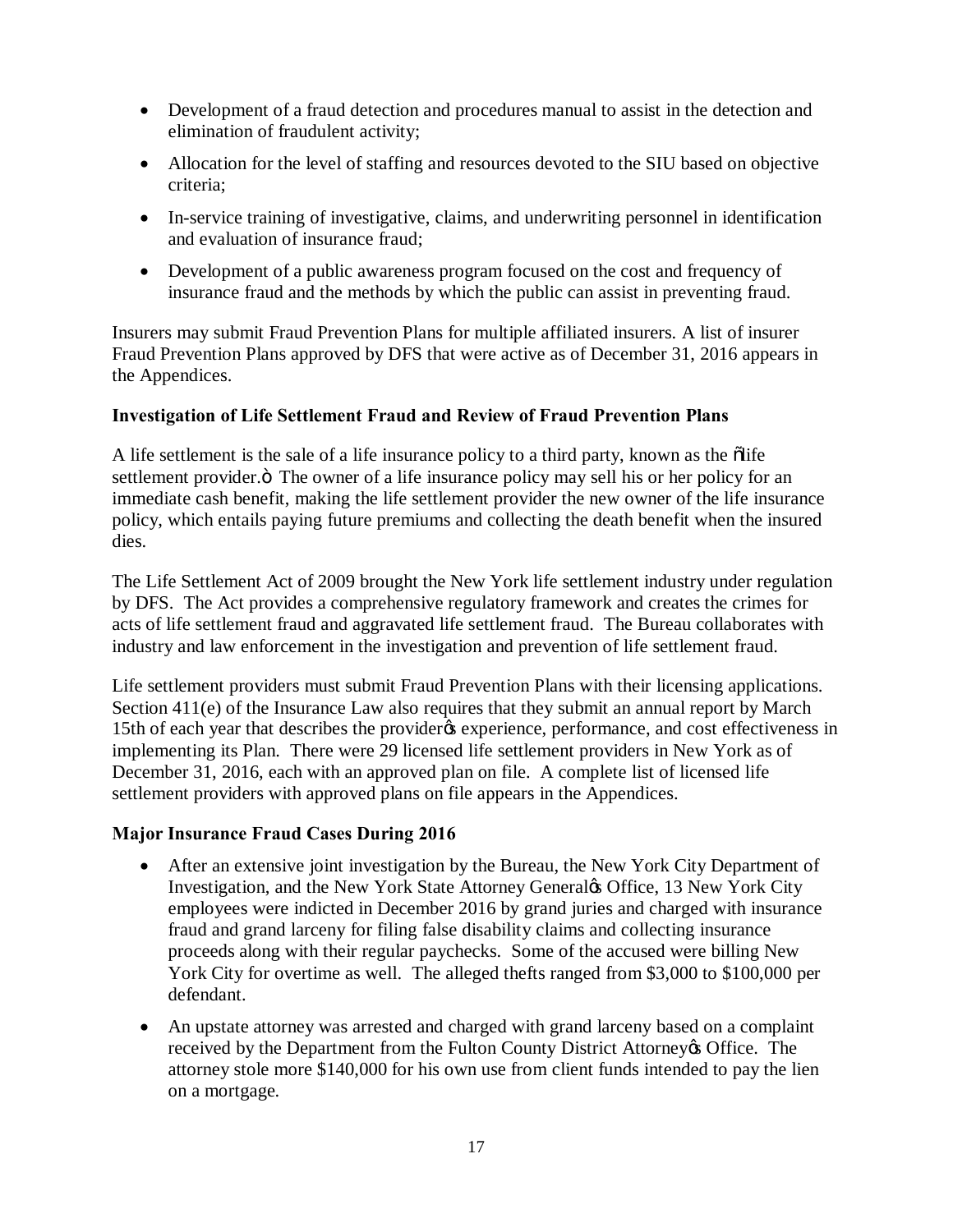- <span id="page-17-0"></span> • Six defendants were arrested and charged with insurance fraud, grand larceny, and falsifying business records in four counties for allegedly submitting fraudulent claims to their insurance companies. In each instance, the defendant owned a vehicle that had been damaged or reported stolen prior to having insurance coverage. According to the their incidents and then filed the fraudulent claims with their insurers reporting that the accidents had occurred after the policies took effect. The joint investigation was conducted by the Bureau, the NYAG $\alpha$  Auto Insurance Fraud Unit, and the National Insurance Crime Bureau. charges, the defendants purchased collision and comprehensive insurance coverage after
- An upstate homeowner was sentenced to 25 years in a case involving arson and insurance fraud. In 2007, the homeowner bought a building that housed a restaurant and two apartments. After accumulating \$250,000 in debt on the property by 2015, the homeowner unplugged the restaurant ts surveillance equipment and set fire to the building. The homeowner subsequently attempted to collect \$570,000 in insurance payments for the building. The Bureau worked with the Schenectady District Attorney  $\&$ Office on the investigation that led to the homeowner% prosecution.
- The Bureau and the Otsego County District Attorney & Office, with the assistance of the New York State Department of Corrections and Community Supervision Office of Special Investigations, arrested an upstate man for murdering his wife in 2000. The investigation into the cold case, which included a liability insurance claim, concluded in June 2016 with an indictment accusing the defendant of intentionally running over his wife with a tractor trailer in Sayre, Pennsylvania, a town on the New York border.
- The Bureau, working with the NYAG, brought charges against six individuals in a 109- count indictment for their roles in a multi-year scheme to obtain commercial car insurance policies and vehicle registrations fraudulently. The accused, including two false instrument for filing, criminal possession of a forged instrument, and other crimes. The defendants are accused of obtaining more than \$250,000 in fraudulently discounted commercial insurance and then filing forged and falsified documents with the Department of Motor Vehicles, auto insurers, and others to register the vehicles. As part of the scheme, the defendants allegedly filed fraudulent documents with the Kings County Supreme Court Clerk $\&$  Office to create fictitious business partnerships, then purchased commercial auto insurance for many vehicles using the names of the fictitious businesses. They also are accused of falsely claiming that the vehicles would be used in low-risk businesses, providing false information for the members of the business partnerships, and misrepresenting where the vehicles were garaged or driven and who operated the vehicles to receive lower premiums. licensed insurance brokers, were charged with grand larceny, insurance fraud, offering a

#### **CONSUMER ASSISTANCE UNIT**

#### **Operations and Activities**

The Consumer Assistance Unitøs (õCAUö) responsibilities include handling consumer complaints against insurance companies and financial institutions, disseminating information, responding to consumer inquiries, and mediating and resolving disputes that consumers would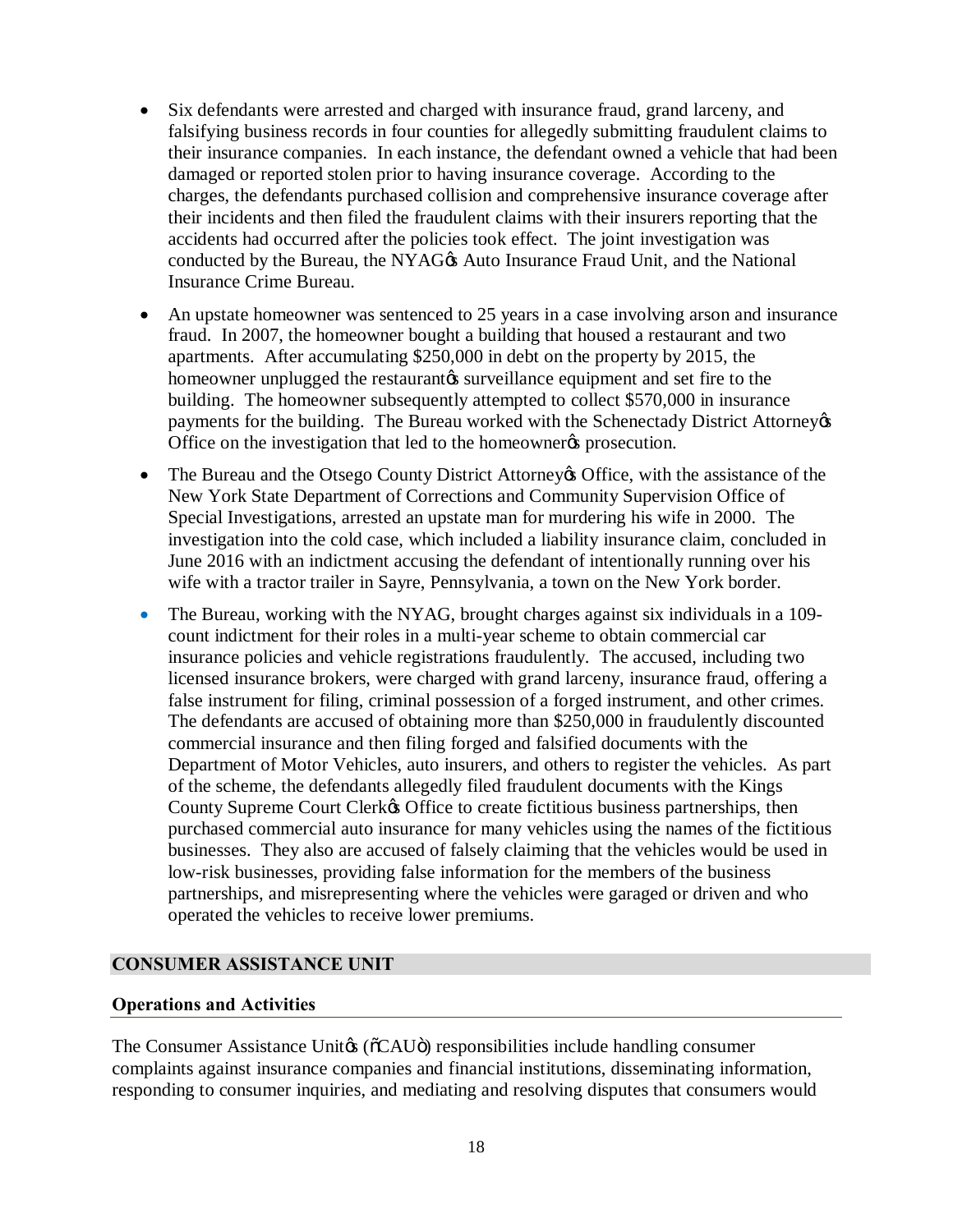<span id="page-18-0"></span> otherwise be unable to resolve on their own. CAU also acts as industry watchdog, promoting industry accountability by working closely with insurance companies and financial institutions to investigate and help correct patterns of consumer abuse and fraud.

The Department & New York Complaint Information System (NYCIS) serves as CAU workflow engine. NYCIS allows staff to manage their files and enhances consumer protection efforts by allowing staff to more easily identify potential problems and trends. By utilizing customized reports, CAU assists in large-scale investigations when staff is collecting documents and reviewing past complaints.

Among the improvements already implemented:

- • **Complaint Resolution:** CAU provides a hands-on approach to consumer issues through informal mediation and negotiation. When possible, CAU attempts to resolve issues that extend beyond strict violations of law to the satisfaction of all parties. With the addition of Consumer Representatives to our staff, CAU is able to mediate complaints in greater numbers, more efficiently, and thus provide an enhanced consumer experience.
- **Consolidation of Complaint System:** Using our enhanced complaint system, CAU staff can quickly track various types of financial complaints and identify trends. Once a systemic trend or issue is identified, it is elevated to the Civil Investigations Unit to review and decide if a more complex review of the issue is needed, with the ultimate goal of benefiting a broad class of consumers.
- • **Complaint Triage:** Improved processes for triaging complaints and reevaluating staff assignments have enabled CAU to route complaints more quickly and use resources and staff more efficiently.
- **Consolidated Call Center (CCC):** To promote efficiencies, DFS integrated its call center function with that of the Department of Tax and Finance. DFS staff works with the CCC to provide updates and new information to assist callers. The call center operates from 8:30 a.m. to 4:30 p.m., Monday through Friday, with extended coverage during disasters.
- • **Consumer Assistance on Financial Products:** CAU also handles complaints regarding financial products and services such as payday loans, debt collection, prepaid debit cards, student loans, and debt settlement, among others. CAU trains Consumer Representatives to handle gap complaints and is developing new procedures to ensure that these complaints are processed and mediated expeditiously.

# **Complaints and Inquiries**

#### **Insurance Complaints**

 CAU received 40,951 insurance complaints in 2016. The Unit processed 35,850 insurance complaints and handled 1,493 insurance inquiries. The insurance complaints were closed with the following dispositions: 4,684 were upheld or transferred for prompt pay review; 3,624 were not upheld but were adjusted; 18,373 were not upheld; and 9,169 were referrals, duplicates, withdrawn, or suspended.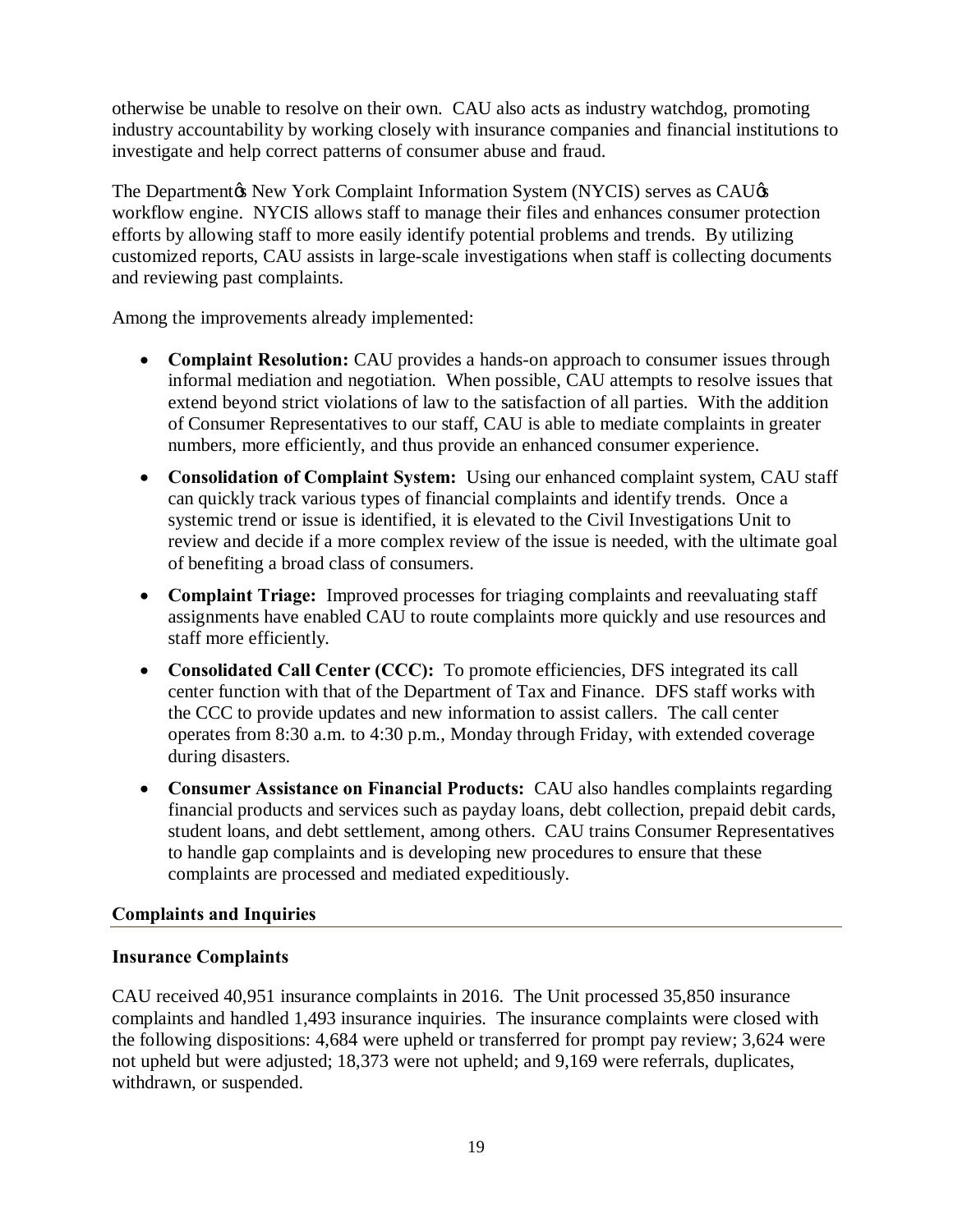For approximately 20% of the closed files, the Unit successfully recovered monetary value for the consumer in the form of increased claim payment, reinstatement of lapsed coverage, payment for denied medical claims, or coverage for a previously denied disaster-related claim.

A more detailed breakdown is as follows:

| <b>Type</b>                    | <b>Number of Complaints</b> | <b>Recovery</b> |
|--------------------------------|-----------------------------|-----------------|
| <b>Property &amp; Casualty</b> | 1,009                       | \$8,374,588     |
| <b>Service Contracts</b>       | 5                           | 3,671           |
| No-Fault                       | 239                         | 844,061         |
| <b>Health</b>                  | 808                         | 4,704,604       |
| Auto                           | 434                         | 2,108,266       |
| Investigations                 | 23                          | 306,220         |
| Life                           | 52                          | 2,010,550       |
| Prompt Pay                     | 3,466                       | 15,984,862      |
| <b>Total</b>                   | 6,036                       | \$34,372,824    |

 During 2016, CAU also required insurance companies to offer reinstatement to 454 policyholders as a result of CAU $\alpha$  discovery that the same insurer errors involved in individual cases had been made in numerous instances with respect to consumers who had not filed complaints.

# **Banking Complaints, Referrals, and Inquiries (Non-Mortgage)**

 In 2016, the CAU processed 2,828 non-mortgage-related complaints, referrals, and inquiries, representing a .05% increase from 2015. A breakdown is set out below:

|                               | <b>December 31, 2016</b> | <b>December 31, 2015</b> | <b>Percent Change</b> |
|-------------------------------|--------------------------|--------------------------|-----------------------|
| Complaints                    | 2,649                    | 2,523                    | .05%                  |
| Referrals                     | 135                      | 72                       | 87.5%                 |
| Written Inquiries             | 44                       | 46                       | 4.3%                  |
| <b>Total/Aggregate Volume</b> | 2,828                    | 2,641                    | 7.1%                  |

# **External Appeals**

 Under Article 49 of the Insurance Law, consumers have the right to request a review of certain coverage denials by medical professionals who are independent of the healthcare plan issuing the denial. An external appeal may be requested when a health plan denies insurance coverage because it deems specific healthcare services to be experimental or investigational, not medically necessary, for treatment of a rare disease, or for participation in a clinical trial. Additionally, consumers covered by a health maintenance organization (HMO) may file an external appeal when their requests for out-of-network exceptions are denied and the HMO offers an alternate in-network treatment.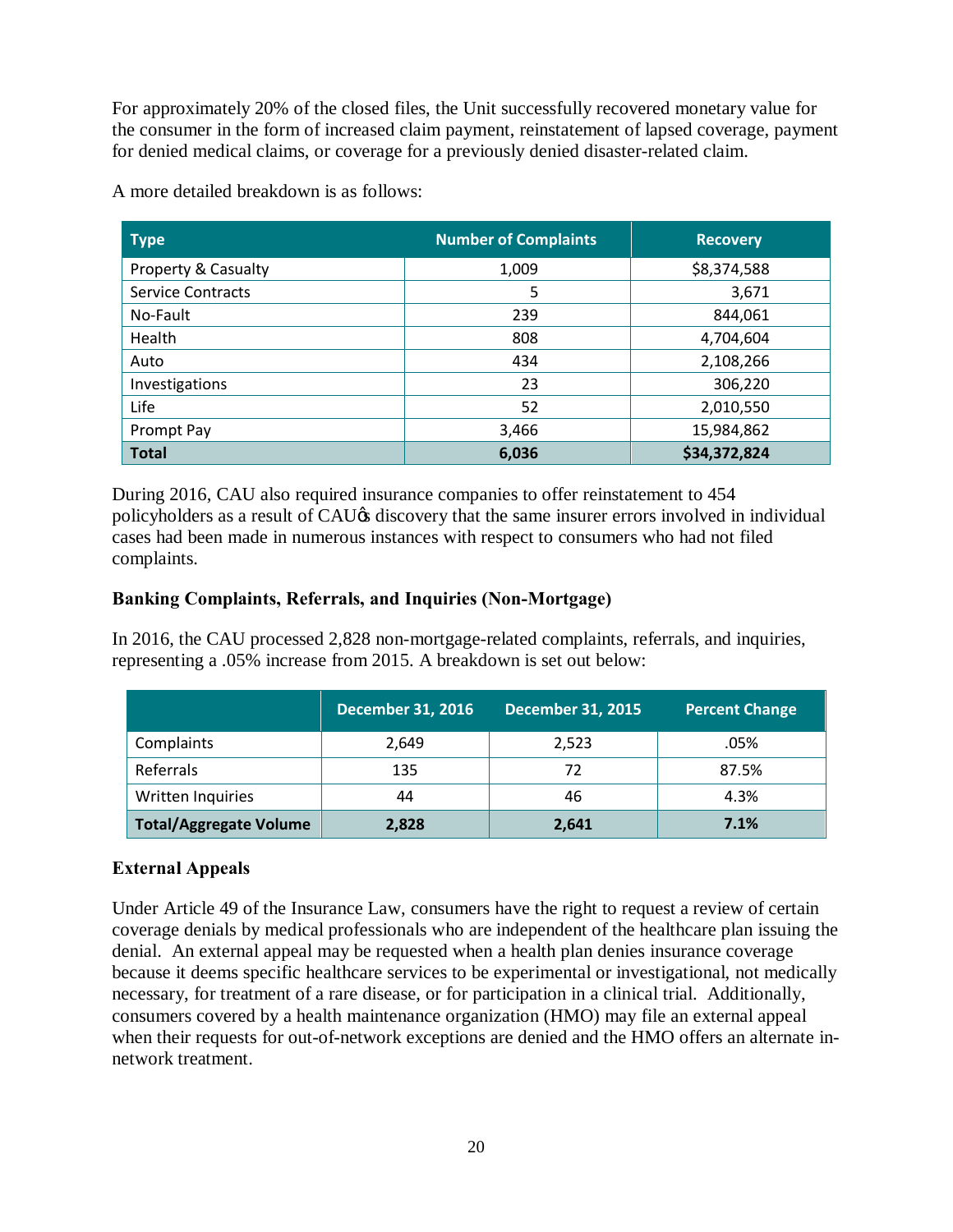CAU screens the appeal applications for completeness and eligibility. Eligible applications are randomly assigned to one of three external appeal agents screening for conflicts of interest. Once assigned, DFS monitors the process to insure that the external appeal agent renders a timely decision and provides proper notice of the decision.

| <b>Summary of External Appeal Applications Received by Year</b> |                 |               |            |                                     |                                |             |
|-----------------------------------------------------------------|-----------------|---------------|------------|-------------------------------------|--------------------------------|-------------|
| Year                                                            | <b>Received</b> | <b>Closed</b> | Ineligible | <b>Voluntary</b><br><b>Reversal</b> | <b>Denial</b><br><b>Upheld</b> | Overturned* |
| 2010                                                            | 4,955           | 4,600         | 1,869      | 361                                 | 1,430                          | 940         |
| 2011                                                            | 5,469           | 5,416         | 1,754      | 362                                 | 2,117                          | 1,183       |
| 2012                                                            | 5,796           | 5,753         | 1,874      | 360                                 | 2,427                          | 1,092       |
| 2013                                                            | 7,868           | 7,725         | 2,734      | 483                                 | 2,987                          | 1,521       |
| 2014                                                            | 8,520           | 8,296         | 2,502      | 622                                 | 3,357                          | 1,815       |
| 2015                                                            | 9,771           | 9,867         | 2,499      | 721                                 | 4,121                          | 2,526       |
| 2016                                                            | 8,602           | 8,620         | 2,255      | 607                                 | 3,349                          | 2,409       |

 This table summarizes appeals received and appeals closed for 2016 and the preceding five years:

 **Voluntary Reversals**—plan overturned its denial before the appeal was submitted to a reviewer Ineligibleô the appeal was not eligible for an external review

Overturnedô includes decisions that overturned the denial in whole and in part

This table lists the number of external appeal determinations categorized by type of appeal:

| <b>External Appeal Determinations by Type of Appeal in 2016</b> |              |               |                              |               |  |  |
|-----------------------------------------------------------------|--------------|---------------|------------------------------|---------------|--|--|
| <b>Type of Denial</b>                                           | <b>Total</b> | Overturned    | <b>Overturned in</b><br>Part | <b>Upheld</b> |  |  |
| <b>Medical Necessity</b>                                        | 5,529        | 2,048         | 253                          | 3,228         |  |  |
| Experimental/Investigational                                    | 190          | 91            | 2                            | 97            |  |  |
| <b>Clinical Trial</b>                                           | 0            | $\Omega$      | 0                            | 0             |  |  |
| Out-of-Network                                                  | 4            | 3             | 0                            |               |  |  |
| Out-of-network Referral                                         | 32           | 12            | 0                            | 20            |  |  |
| Rare Disease                                                    | 3            | 0             | 0                            | 3             |  |  |
| <b>Total</b>                                                    | 5,758        | 2,154 (37.4%) | 255 (4.4%)                   | 3,349 (58.2%) |  |  |

 As part of DFS oversight of the External Appeal program, CAU reviews all external appeal decisions received to ensure that the appropriate number of clinical peer reviewers was used, the clinical peer reviewer is board-eligible or board-certified in the appropriate specialty, and that the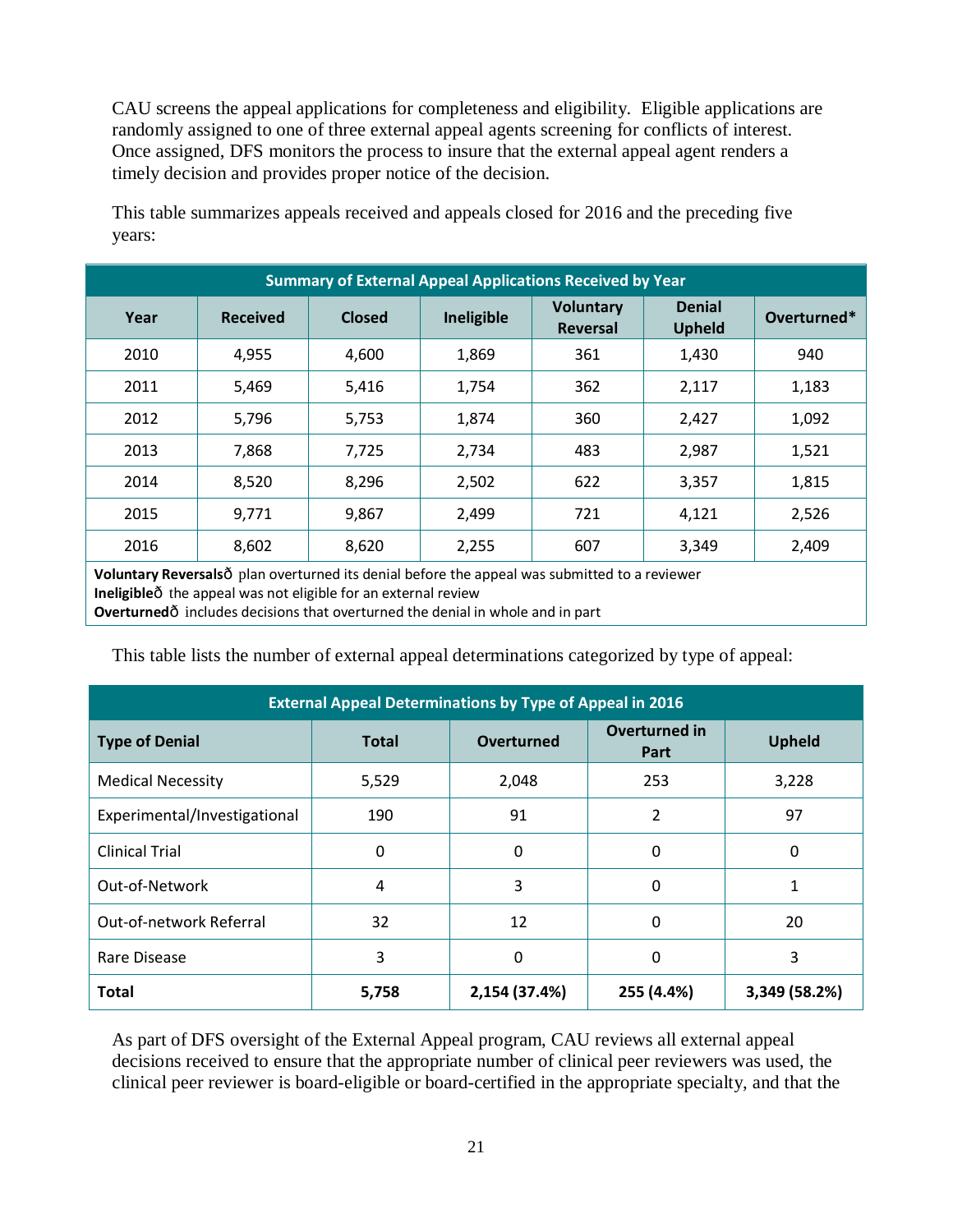review was conducted in accordance with the standards set out in Article 49 of the Insurance Law.

Law.<br>When appropriate, DFS contacts the external appeal agent to obtain a response to medical questions and concerns raised by the consumer or their provider.

| 2016 External Appeals Rejected as Ineligible |                |  |  |  |
|----------------------------------------------|----------------|--|--|--|
| Reason                                       | Quantity       |  |  |  |
| Applicant Withdrew Appeal                    | 130            |  |  |  |
| <b>Contractual Issue</b>                     | 201            |  |  |  |
| Covered benefit issue                        | 47             |  |  |  |
| <b>CPT Code</b>                              | $\overline{3}$ |  |  |  |
| Doctor unable to complete attestation        | 3              |  |  |  |
| <b>Duplicate Application</b>                 | 210            |  |  |  |
| Failure to respond                           | 726            |  |  |  |
| Federal Employees Health benefit program     | 24             |  |  |  |
| Hospital failed to Notify Plan of Admission  | 5              |  |  |  |
| <b>Medicaid Fair Hearing</b>                 | 6              |  |  |  |
| Medicare                                     | 86             |  |  |  |
| No internal appeal                           | 187            |  |  |  |
| Out-of-Network                               | $\overline{7}$ |  |  |  |
| Out-of-state contract                        | 46             |  |  |  |
| Overturned on Internal Appeal                | 49             |  |  |  |
| Provider ineligible to Appeal                | 16             |  |  |  |
| Reimbursement issue                          | 67             |  |  |  |
| Self-insured coverage                        | 332            |  |  |  |
| Untimely                                     | 110            |  |  |  |
| <b>Total</b>                                 | 2,255          |  |  |  |

#### **Out-of-Network Law**

Article 6 of the Financial Services Law protects consumers from osurprise billsö (as defined by the law) when services are performed by a non-participating (out-of-network) doctor at a participating hospital or ambulatory surgical center in the consumer  $\alpha$  health insurance company os network, or when a participating doctor refers an insured patient to a non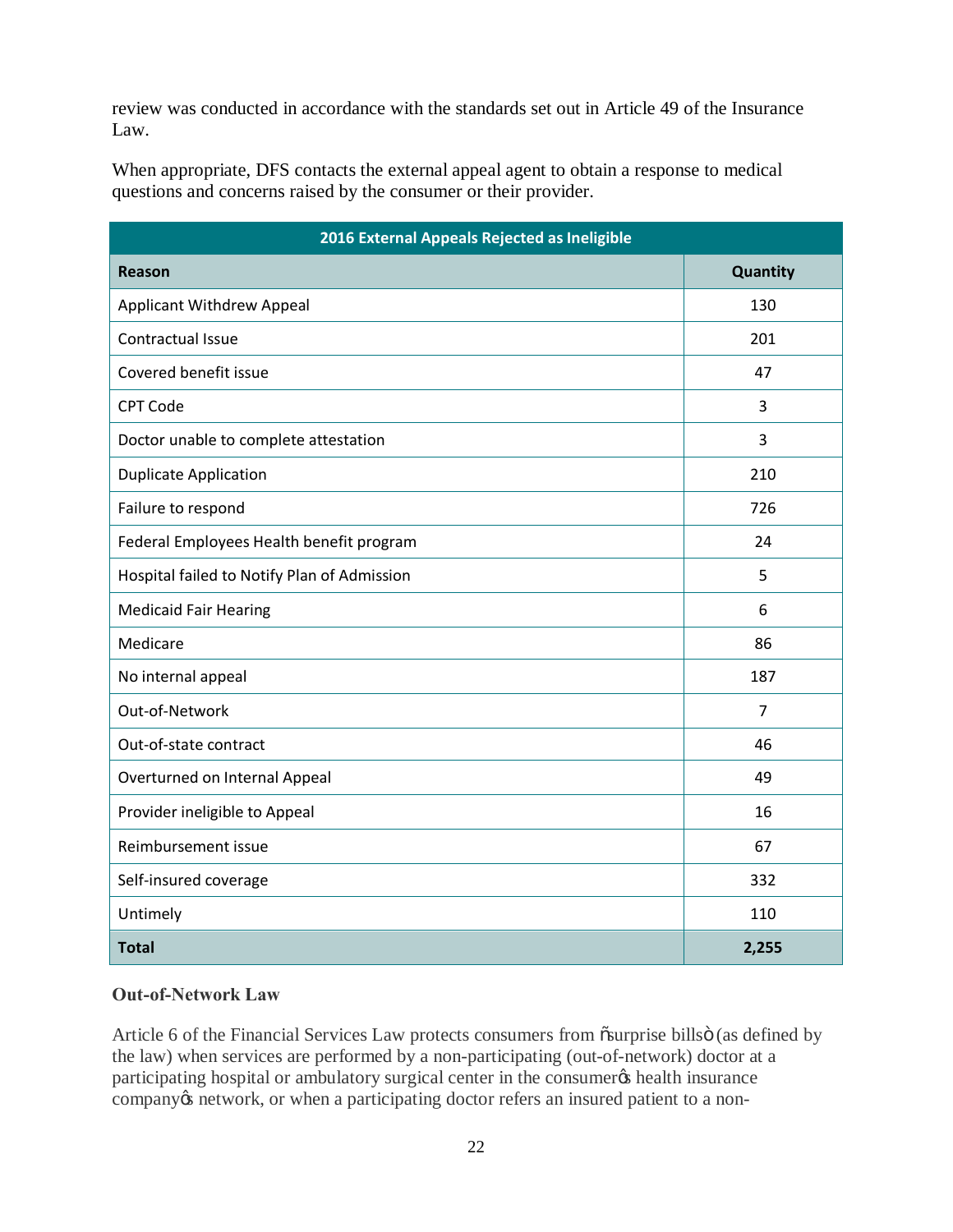participating provider. The law also protects insured patients from bills for out-of-network emergency services if patients have coverage through a health insurance company subject to New York State law by limiting the patientsø liability to his or her in-network co-payment, coinsurance or deductible.

#### **Independent Dispute Resolution Pursuant to the Out-of-Network Law**

 Under Article 6 of the Insurance Law, a provider or health insurance company may dispute certain payments, charges for emergency services or surprise bills through a process called Independent Dispute Resolution (õIDRö). An Independent Dispute Resolution Entity (õIDREö) reviewer with experience in healthcare billing, reimbursement, and usual and customary charges will review the dispute in consultation with a licensed doctor in active practice in the same or similar specialty as the doctor providing the service that is the subject of the dispute. Insured and uninsured patients or patients with self-insured coverage may file an IDR.

| <b>Summary of Independent Dispute Resolutions Received in 2016</b> |     |                                     |     |  |
|--------------------------------------------------------------------|-----|-------------------------------------|-----|--|
| <b>Emergency Services</b>                                          |     | <b>Surprise Bills</b>               |     |  |
| <b>Total Received</b>                                              | 558 | <b>Total Received</b>               | 251 |  |
| Not eligible                                                       | 167 | Not eligible                        | 145 |  |
| Still in process                                                   | 33  | Still in process                    | 21  |  |
| <b>Decision rendered:</b>                                          |     | <b>Decision rendered:</b>           |     |  |
| Health plan payment more reasonable                                | 154 | Health plan payment more reasonable | 11  |  |
| Provider charges more reasonable                                   | 40  | Provider charges more reasonable    | 27  |  |
| Split decision                                                     | 108 | Split decision                      | 17  |  |
| Settlement reached                                                 | 55  | Settlement reached                  | 30  |  |
| Not eligible: The dispute was not eligible for a review.           |     |                                     |     |  |

The tables below summarize IDR applications filed in 2016:

 **Split decision**: Health plan payment more reasonable for one more codes and the provider's charge more reasonable for the remaining codes.

 **Settlement reached:** The health plan and provider agreed to settle the dispute prior to a full review.

IDRs rejected as not eligible:

| Independent Dispute Resolutions Rejected as Ineligible in 2016 |    |                                      |    |  |
|----------------------------------------------------------------|----|--------------------------------------|----|--|
| <b>Surprise Bills</b><br><b>Emergency Services</b>             |    |                                      |    |  |
| AOB not submitted to the health plan                           | 0  | AOB not submitted to the health plan | 41 |  |
| Application not received by IDRE                               | 32 | Application not received by IDRE     | 24 |  |
| Application withdrawn                                          | 16 | Application withdrawn                |    |  |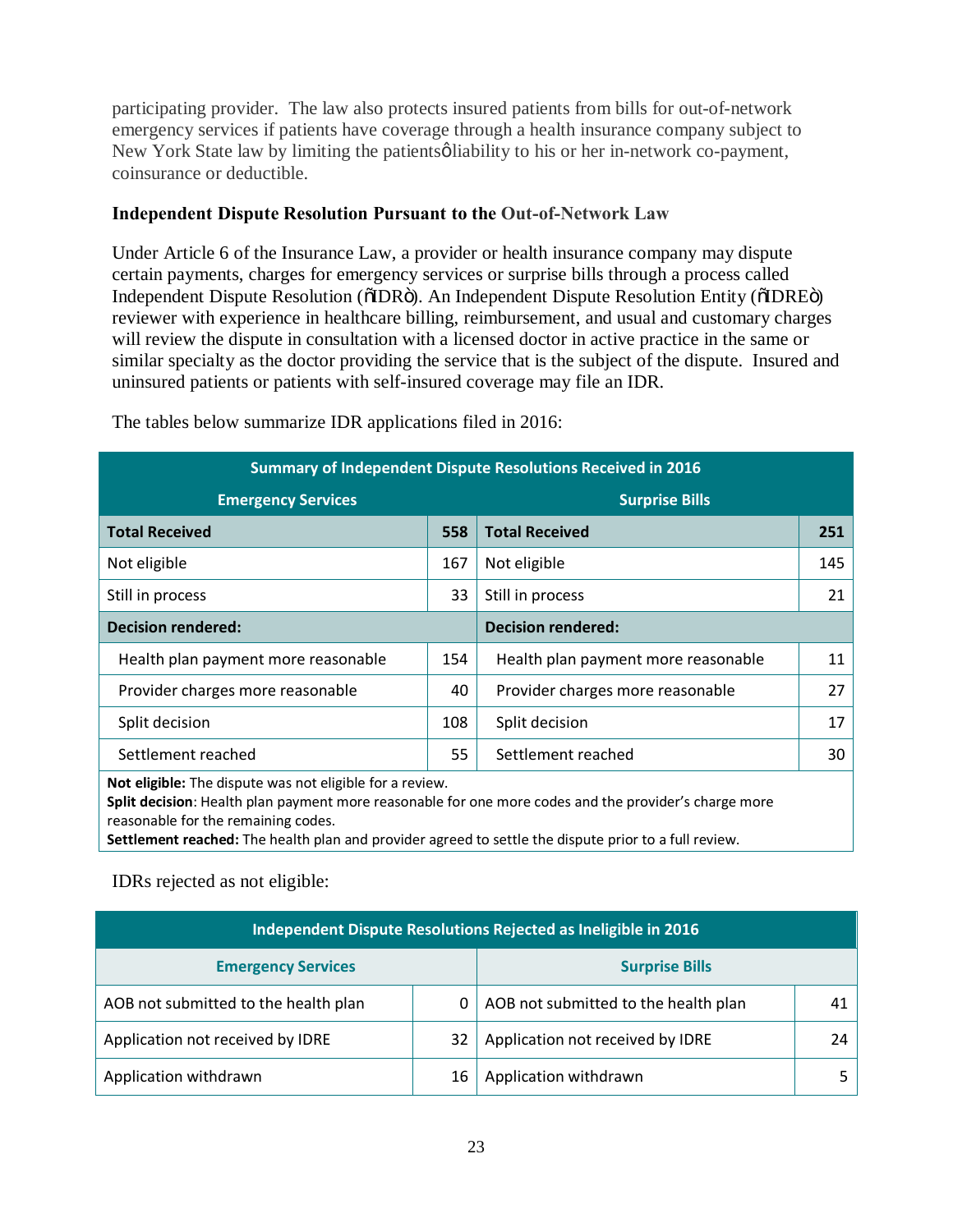| Date of service before 3/31/15       | 4              | Date of service before 3/31/15       | 3              |
|--------------------------------------|----------------|--------------------------------------|----------------|
| Duplicate submission                 | 3              | Duplicate submission                 | $\mathbf{1}$   |
| <b>Exempt Emergency Room codes</b>   | 1              | <b>Exempt Emergency Room codes</b>   | 0              |
| Federal Employee coverage            | 3              | Federal Employee coverage            | 4              |
| Invalid date of service              | 1              | Invalid date of service              | 0              |
| Medicare                             | $\overline{2}$ | Medicare                             | 3              |
| No response to eligibility inquiry   | 4              | No response to eligibility inquiry   | $\overline{2}$ |
| Not a surprise bill                  | 0              | Not a surprise bill                  | 23             |
| Not emergency services               | 29             | Not emergency services               | 0              |
| Out of State coverage                | 21             | Out of State coverage                | 9              |
| Self-funded coverage                 | 26             | Self-funded coverage                 | 16             |
| Services not rendered by a physician | 4              | Services not rendered by a physician | 0              |
| Services received out of state       | 11             | Services received out of state       | 3              |
| Services rendered by a par-provider  | 0              | Services rendered by a par-provider  | 1              |
| Settlement reached before IDR filed  | 3              | Settlement reached before IDR filed  | 3              |
| Wrong insurer                        | 7              | Wrong insurer                        | 7              |
| <b>Total</b>                         | 167            | <b>Total</b>                         | 145            |

#### **Outreach and Response Efforts in 2016**

 CAU participated in the New York State Fair and various other outreach events in 2016. These events were specific to elder abuse and health issues. In addition, utilizing the Department  $\alpha$  Mobile Command Center, CAU assisted homeowners in Hoosick Falls and business owners affected by the Chelsea bombing.

#### **Producer Licensing**

 The Producer Licensing Unit reviews applications, issues licenses, and processes renewals for insurance companies, as well as licensed producers, including agents, brokers, adjusters, bail bond agents, life settlement brokers, providers, and intermediaries.

 In 2016, the Producer Licensing Unit issued 209,061 licenses and collected over \$23.1 million in fees. The Producer Licensing Unit also monitors, approves, and audits courses for continuing education.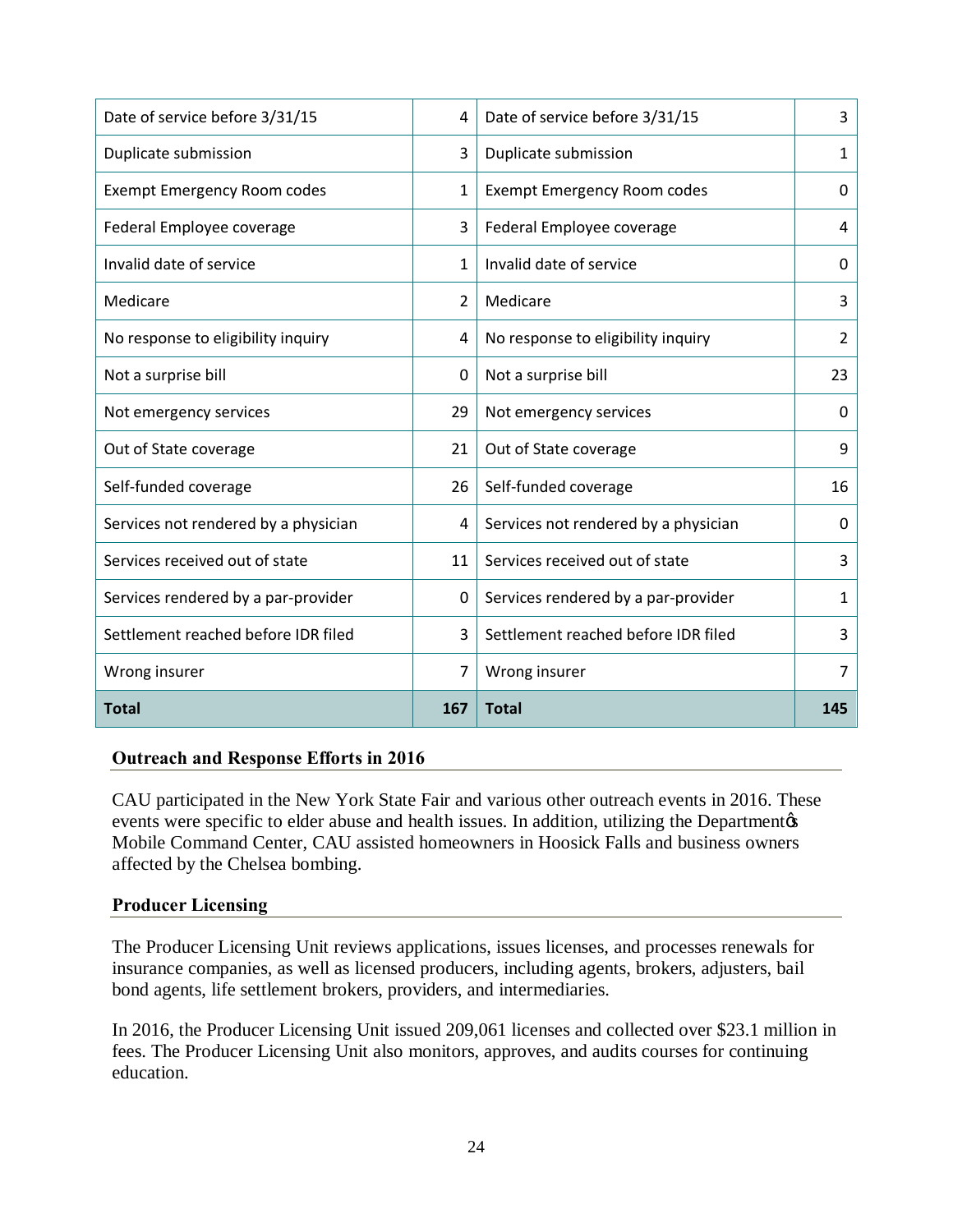#### <span id="page-24-0"></span> **CONSUMER EXAMINATIONS UNIT**

#### **Background**

The mission of the Consumer Examinations Unit (õCEUö) is to maintain and enhance consumer confidence in New Yorkøs banking industry and protect the industry text customers. CEU does this by ensuring that regulated institutions abide by the State & consumer protection, fair lending, and Community Reinvestment Act (CRA) laws and regulations, as well as increasing consumer access to traditional banking services in under-served communities by administering the Banking Development District program and evaluating regulated institutionsøbranching, investment, and merger applications for their performance records and community development objectives. Whenever possible, CEU harmonizes its examination and enforcement activities with those of federal counterparts.

#### **Operations and Activities**

#### **Consumer Compliance Examinations**

 CEU's consumer compliance examinations promote consumer confidence in DFS-regulated depository institutions by monitoring institutions ocompliance with consumer protection statutes and regulations through biennial on-site compliance examinations.

 In 2016, CEU conducted 27 consumer compliance exams. The examinations revealed that most institutions have adequate compliance processes, although several depository institutions were subject to regulatory risk resulting from their failure to develop and/or properly implement trainings, policies, and procedures covering relevant New York State laws, regulations, and supervisory procedures. CEU examiners also uncovered objectionable practices committed by a number of institutions, including: improper fees charged in connection with loan servicing and origination; inconsistent disclosures made to consumers relating to loan pricing; lack of required disclosures (or disclosures made in improper form) including those mandated by the Truth in Lending Act, the Truth in Savings Act, those relating to the basic banking account or approved alternative account required by New York law, and those relating to safe deposit boxes; and improper retention of lender credits purchased by borrowers. CEU works with the institutions to address these practices.

#### **Fair Lending Examinations**

 DFS seeks to ensure that New York borrowers are treated fairly and equitably in all aspects of the credit application, underwriting, and servicing processes. The fair lending examination and analyzing pertinent data from regulated entities; and guiding institutions on the content and implementation of their formal fair lending plans. The subject areas of these examinations extend to predatory lending, subprime loans, and mortgage fraud investigations. includes on-site examinations, targeted examinations, and in-depth investigations; processing

 In 2016, CEU conducted 29 fair lending exams of 27 depository institutions and two non- depository institutions. With respect to some institutions, CEU examiners discovered certain objectionable practices, including: improper imposition of age limits in underwriting programs; inadequate fair lending training given to key lending personnel, and failure to ensure training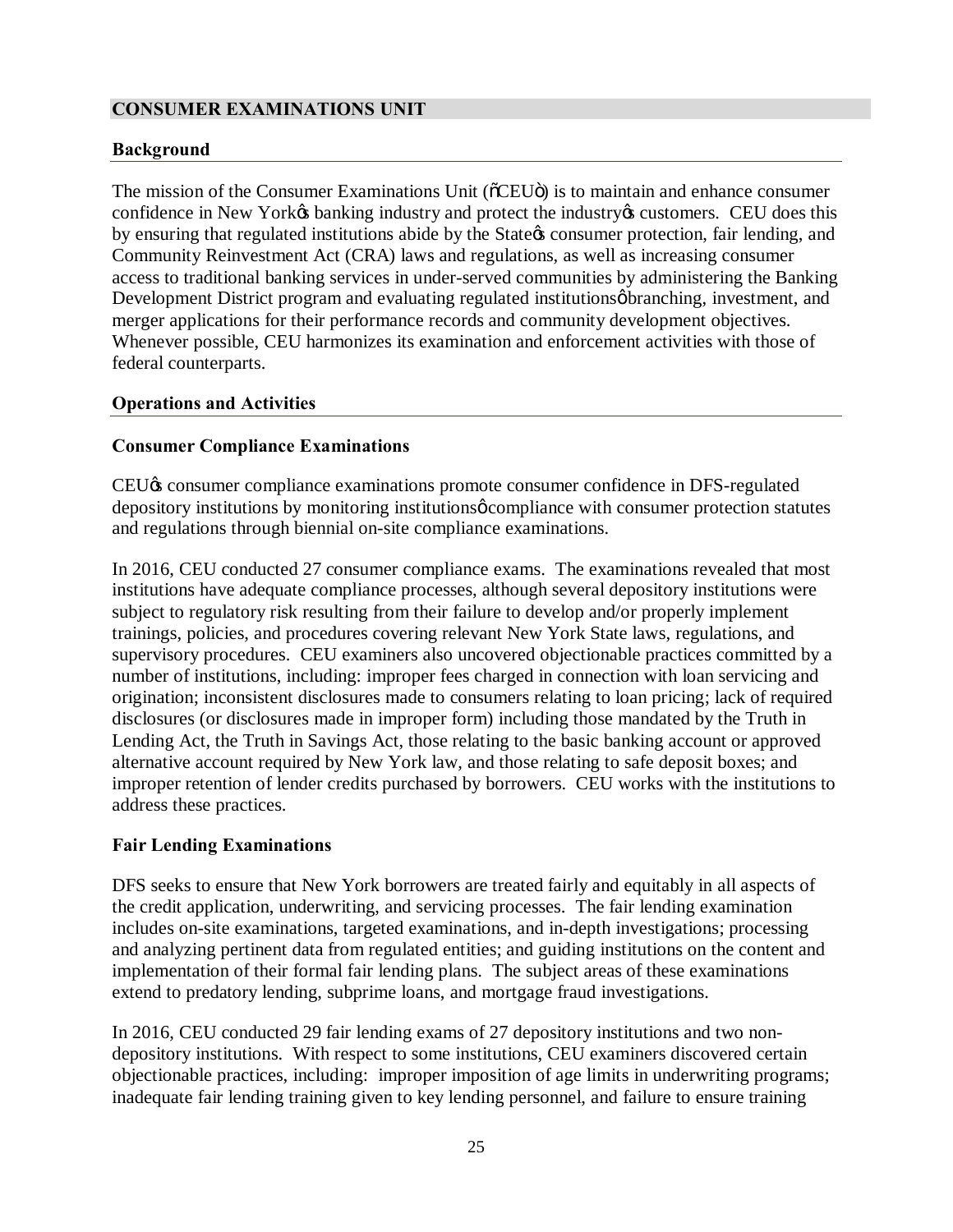adequacy via testing; inadequate safeguards against fair lending violations committed by third parties involved in the lending process; and excessive discretion to individual lending personnel in approving/denying applicants and in pricing loans. CEU also reviewed numerous fair lending plans submitted for review by institutions.

# **CRA Examinations**

 Community Reinvestment Act examinations seek to ensure that regulated institutions are providing loans, investments, and services to support the economic stability, growth, and revitalization of the communities they serve, particularly for low- and moderate-income ( $\delta$ LMI $\delta$ ) individuals and small businesses and in LMI neighborhoods. CRA examinations also try to ensure that borrowers and businesses at all income levels have access to appropriate financial resources at a reasonable cost, consistent with safe and sound banking practices.

 In 2016, the Consumer Examination Unit conducted 17 CRA exams. Through analysis of loan data, CEU assesses how well banks serve the credit needs of their communities. CEU conducts intensive on-site examinations to support banksøefforts to comply with New York State & CRA regulations and issues examination ratings and reports that must be shared with the public.

# **Community Development**

 The Community Development Unit (CDU) facilitates the development and preservation of banking services in under-served and LMI neighborhoods. CDU researches and analyzes community demographic information to ascertain the financial needs of consumers. CDU also reviews the impact on communities of applications to merge, convert charter, make community development equity investments, and open, close, or relocate branches. CDU also administers the Banking Development District (BDD) program, which includes reviewing the requests of participating banks for the renewal of BDD deposits and making recommendations to the Office of the State Comptroller regarding those renewals. In addition, CDU fosters working relationships with community groups, financial institutions, municipal governments, and other regulatory and supervisory agencies to ensure that residents, businesses, and communities throughout New York State have access to the banking information, products, and services they need.

# **Banking Development District Applications**

 CDU reviewed 17 BDD Request for Renewal of Deposit Applications and issued recommendations for the renewal of deposits resulting from the reviews. The reviews resulted in 16 recommendations for renewal with no reservations and one recommendation for non-renewal of deposits. In addition, CDU reviewed one BDD Progress Report for which it issued a response noting satisfactory progress.

 CDU also approved the designation of one new BDD, continued working with one applicant seeking to establish a BDD, and began working with two additional applicants seeking to establish BDDs.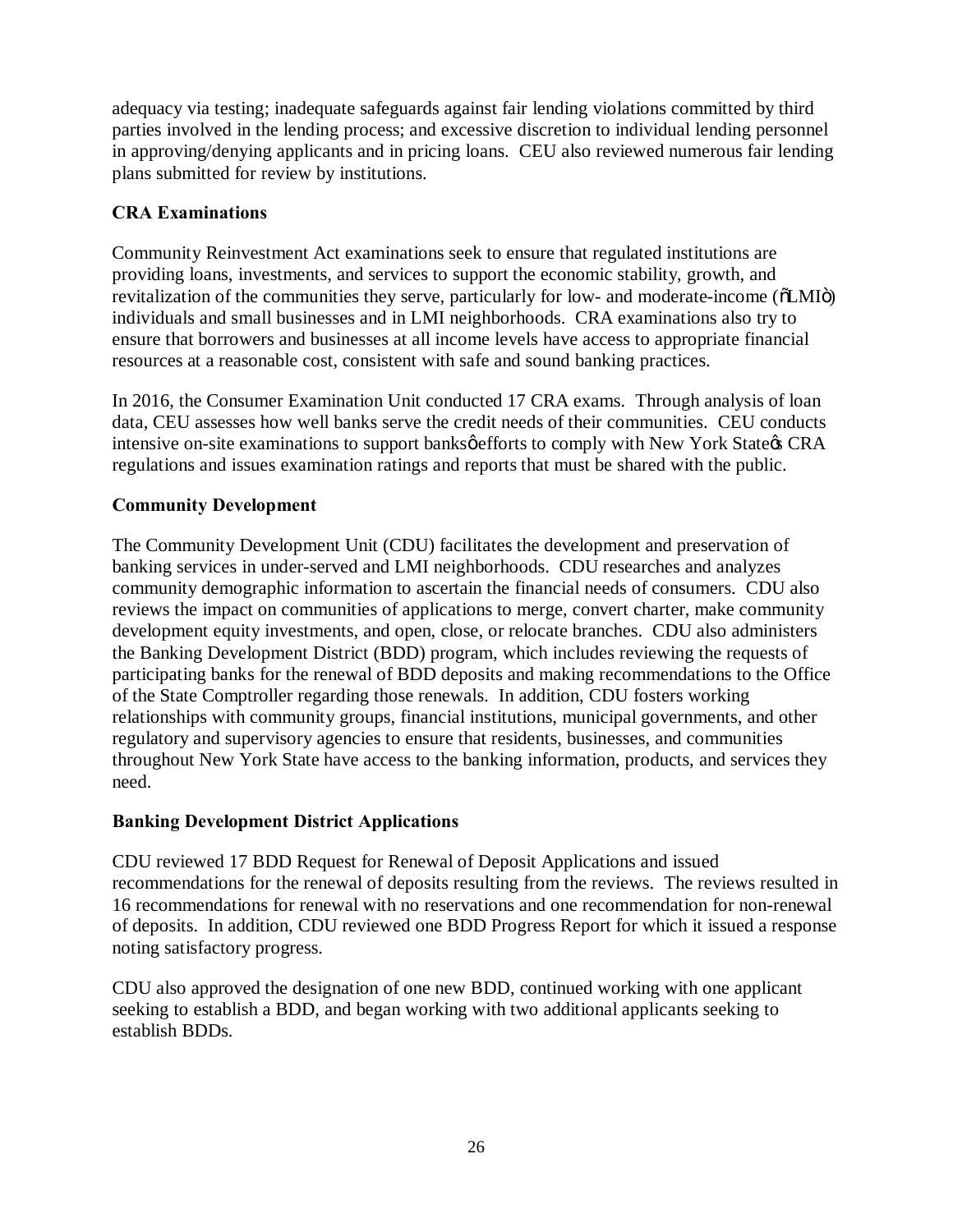# **Review of Applications for Community Impact**

 In 2016, CDU processed 95 branch applications for the following: 17 closings; 10 electronic facility (ATM branch) openings; 34 full branch openings; and four relocations. In addition, CDU processed 10 specialized applications, including two basic banking account alternatives, one credit union field of membership expansion, three changes of control, one conversion, two mergers, and three acquisitions. Finally, CDU issued 18 approval letters for applications to make community development equity investments.

# **Community Outreach and Special Projects**

CDU continued to coordinate with New York City & Department of Housing Preservation and Development and the University Neighborhood Housing Program to further DFS& mission to protect tenants of multifamily properties in physical or financial distress through CRA examinations.

# **Summary of Consumer Examination Unit**

 CEU conducted 27 consumer compliance, 29 fair lending, and 17 CRA exams, and made recommendations regarding 95 bank applications and 17 requests for the renewal of BDD branch deposits in 2016.

| <b>Type of Work</b>           | 2016           | <b>Scheduled in 2017</b> |
|-------------------------------|----------------|--------------------------|
| <b>Consumer Compliance</b>    | 27             | 26                       |
| Fair Lending (FL)             | 29             | 27                       |
| <b>FL Depositories</b>        | 27             | 26                       |
| FL Non-depositories           | $\overline{2}$ | $\overline{2}$           |
| <b>CRA</b>                    | 17             | 18                       |
| $CDU$ – applications          | 95             | N/A                      |
| CDU - BDD request for renewal | 17             | 17                       |

# **HOLOCAUST CLAIMS PROCESSING OFFICE**

The Holocaust Claims Processing Office (OHCPOO) helps Holocaust victims and their heirs recover assets deposited in banks, unpaid proceeds of insurance policies issued by European insurers, and artworks that were lost, looted, or sold under duress. The HCPO accepts claims for Holocaust-era looted assets from anywhere in the world and charges no fees for its services.

 From its inception through December 31, 2016, the HCPO has received claims from 5,718 individuals from 46 states, the District of Columbia, and 40 countries. In total, the HCPO has successfully resolved 14,869 claims of 5,179 individuals in which an offer was presented, or the asset was deemed non-compensable.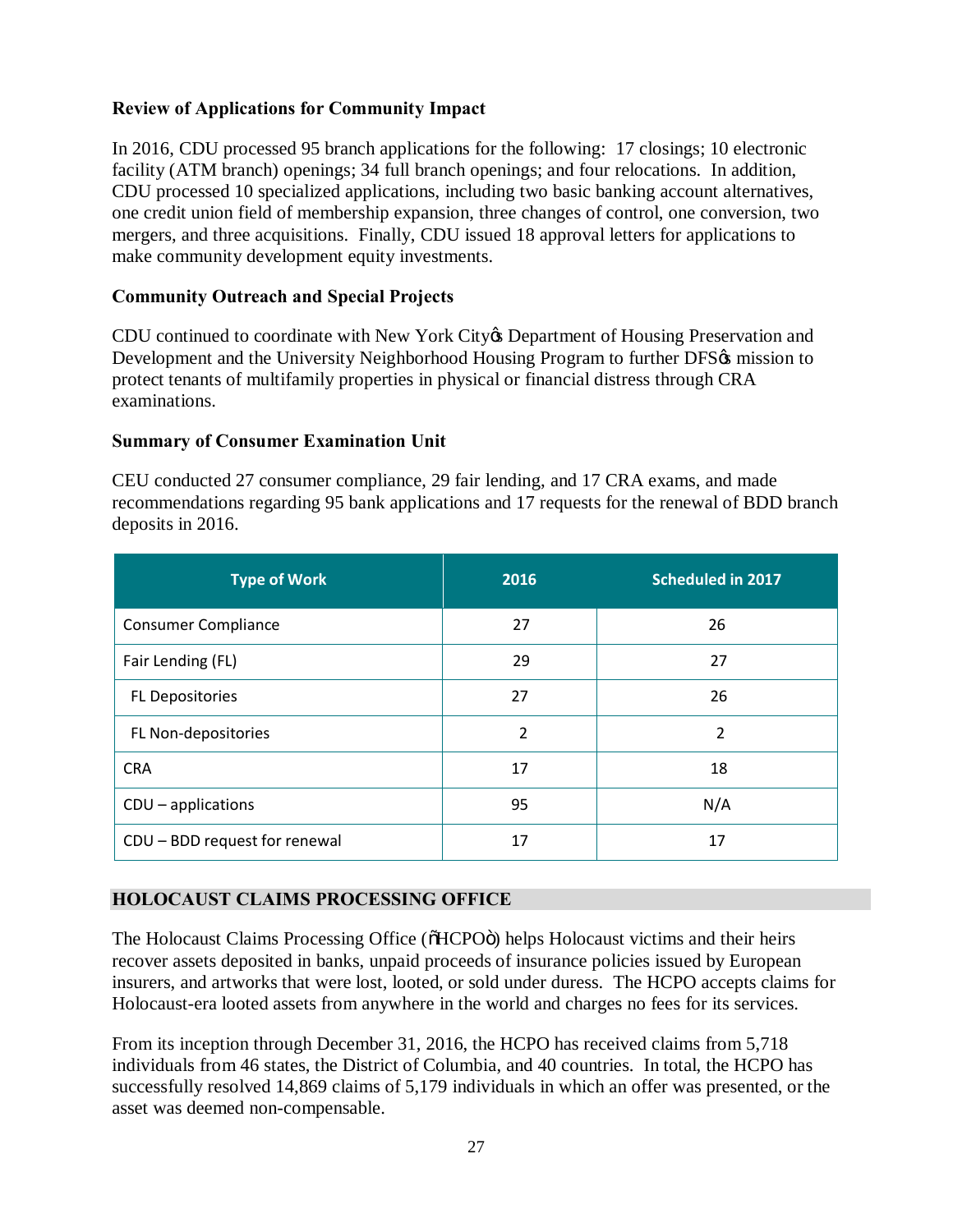To date, the HCPO has secured 8,363 offers, the combined total<sup>1</sup> of which for bank, insurance, and other losses amounts to \$174,928,396. The office facilitated restitution settlements involving 130 cultural objects. In 2016, HCPO claimants received \$1,476,618 in offers and the office coordinated settlements for 16 works of art.

As required by Section 37-a of the Banking Law, HCPO submitted its 2016 Annual Report to the Governor and Legislature on January 15, 2017. The report is available on the Department  $\alpha$ website.

 $\overline{a}$ 

<sup>&</sup>lt;sup>1</sup> Processes offer victims or heirs monetary compensation calculated on the value of the lost assets. However, the total amount of funds available to a claims agency may be limited and may not allow for full payment of loss. Thus, the actual payment may be substantially less. The amount offered is important as it recognizes the actual loss and guides in determining the amount of payment when full payment is not possible. Therefore, the HCPO reports the amount offered. Sometimes victims do not consider the offer adequate and do not agree to settle. In other cases, the amount offered is the amount paid.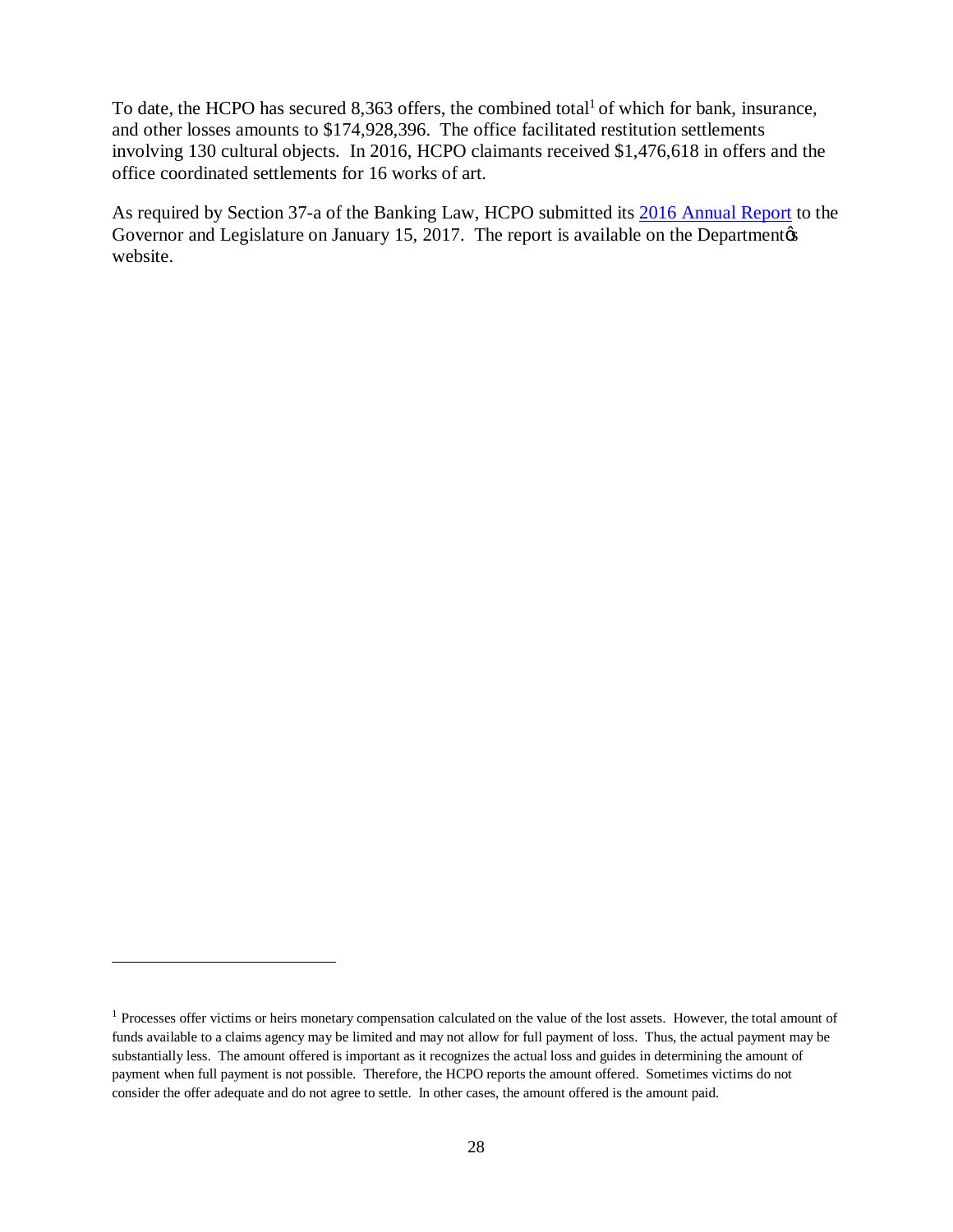# **APPENDICES—2016 STATISTICS**

The FFCPD received 23,472 reports of suspected fraud in 2016, compared with 22,762 in 2015.

#### **Number of Suspected Fraud Reports Received**



#### **Number of Suspected Fraud Reports Received 2012 - 2016**

#### **Information Furnished By (IFB) Reports Received by Year**

| <b>IFBs Received by Year</b> | 2012  | 2013  | 2014  | 2015  | 2016  |
|------------------------------|-------|-------|-------|-------|-------|
| <b>Boat Theft</b>            | 4     | 0     | 2     | 8     | 0     |
| Auto Theft                   | 877   | 751   | 693   | 721   | 613   |
| Theft From Auto              | 23    | 29    | 18    | 26    | 22    |
| Auto Vandalism               | 290   | 239   | 213   | 308   | 372   |
| <b>Auto Collision Damage</b> | 1,931 | 1,812 | 1,654 | 1,933 | 2,542 |
| <b>Auto Fraudulent Bills</b> | 37    | 80    | 219   | 201   | 111   |
| <b>Auto Miscellaneous</b>    | 1,376 | 1,271 | 1,503 | 1,273 | 1,433 |
| Auto I.D. Cards              | 13    | 11    | 6     | 8     | 4     |
| Total-Auto                   | 4,551 | 4,193 | 4,308 | 4,478 | 5,097 |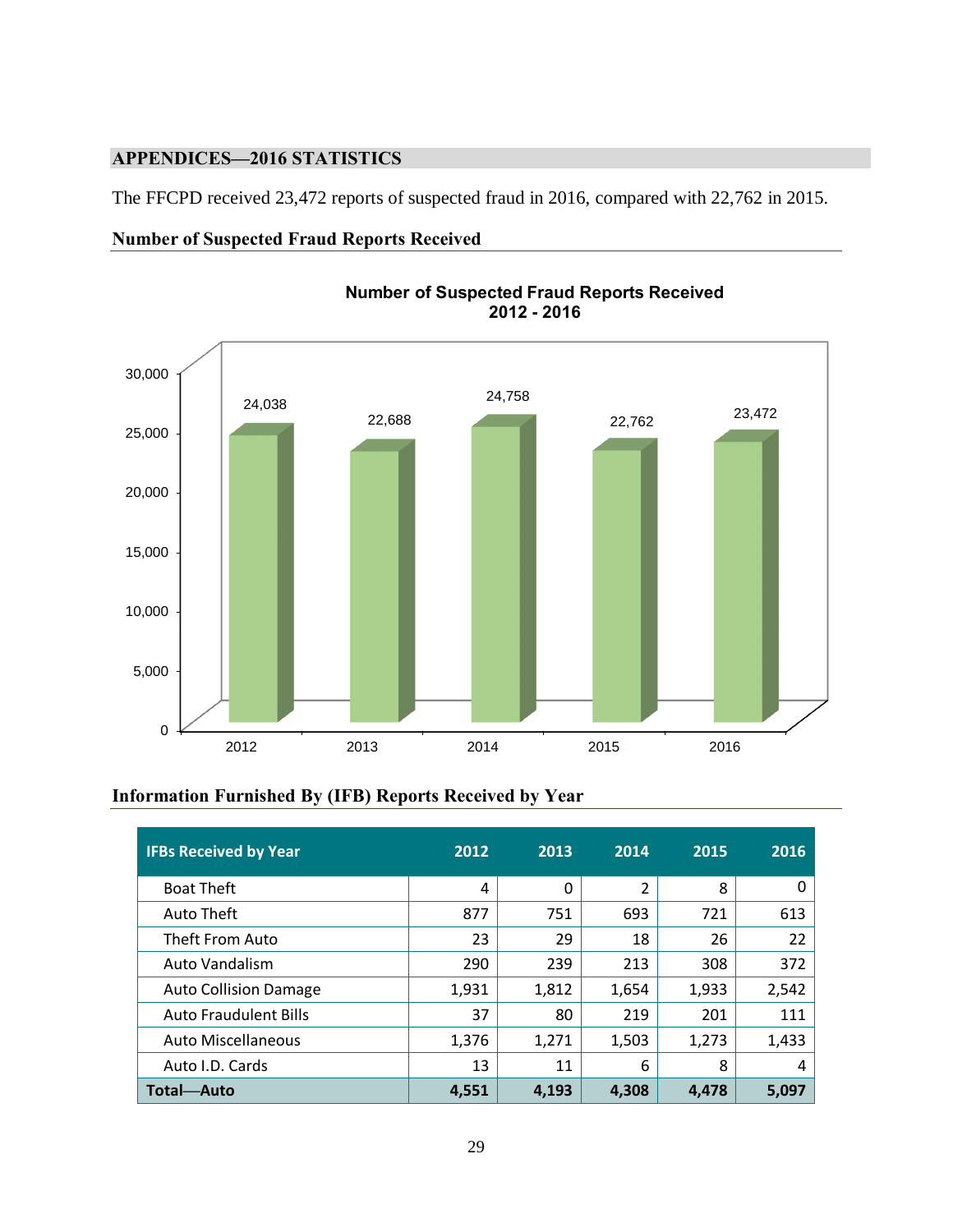| <b>Workers' Compensation</b>     | 1,255       | 1,014       | 998            | 1,230        | 1,650          |
|----------------------------------|-------------|-------------|----------------|--------------|----------------|
| <b>Total-Workers' Comp</b>       | 1,255       | 1,014       | 998            | 1,230        | 1,650          |
| <b>Disability Insurance</b>      | 142         | 182         | 162            | 205          | 267            |
| <b>Health Accident Insurance</b> | 1,389       | 1,163       | 1,234          | 1,356        | 1,535          |
| No-Fault Insurance               | 13,944      | 13,198      | 15,439         | 12,891       | 12,339         |
| <b>Total-Medical/No-Fault</b>    | 15,475      | 14,543      | 16,835         | 14,452       | 14,141         |
| <b>Boat Fire</b>                 | 1           | 0           | 0              | 1            | $\overline{2}$ |
| <b>Auto Fire</b>                 | 186         | 185         | 167            | 153          | 113            |
| Fire - Residential               | 120         | 89          | 104            | 104          | 106            |
| Fire - Commercial                | 29          | 21          | 40             | 23           | 24             |
| <b>Total-Arson</b>               | 336         | 295         | 311            | 281          | 245            |
| <b>Burglary - Residential</b>    | 278         | 254         | 174            | 196          | 194            |
| <b>Burglary - Commercial</b>     | 60          | 45          | 33             | 32           | 33             |
| Homeowners                       | 997         | 1,068       | 769            | 765          | 674            |
| Larceny                          | 65          | 79          | 77             | 83           | 125            |
| Lost Property                    | 108         | 109         | 172            | 190          | 478            |
| Robbery                          | 9           | 14          | $\overline{7}$ | 20           | 24             |
| <b>Bonds</b>                     | 6           | 9           | 3              | 1            | 3              |
| Life Insurance                   | 381         | 397         | 433            | 481          | 400            |
| Ocean Marine Insurance           | 6           | 18          | 13             | 15           | 13             |
| Reinsurance                      | $\mathbf 0$ | $\mathbf 0$ | $\mathbf{1}$   | $\mathbf{1}$ | $\mathbf 0$    |
| Appraisers/Adjusters             | 5           | 5           | 8              | 17           | 9              |
| Agents                           | 30          | 56          | 90             | 84           | 83             |
| <b>Brokers</b>                   | 40          | 45          | 46             | 45           | 53             |
| Ins. Company Employees           | 0           | 4           | 4              | 4            | $\overline{2}$ |
| <b>Insurance Companies</b>       | 69          | 62          | 33             | 52           | 37             |
| Title/Mortgage                   | 73          | 38          | 11             | 4            | 8              |
| <b>Commercial Damage</b>         | 68          | 103         | 77             | 123          | 110            |
| Unclassified                     | 226         | 337         | 355            | 208          | 93             |
| <b>Total-General</b>             | 2,421       | 2,643       | 2,306          | 2,321        | 2,339          |

| <b>Total IFBs Received</b>      | 2012   | 2013   | 2014   | 2015   | 2016   |
|---------------------------------|--------|--------|--------|--------|--------|
| <b>Auto Unit Totals</b>         | 4,551  | 4,193  | 4,308  | 4,478  | 5,097  |
| <b>Workers Comp Unit Totals</b> | 1,255  | 1,014  | 998    | 1,230  | 1,650  |
| Medical/No-Fault Unit Totals    | 15,475 | 14,543 | 16,835 | 14,452 | 14,141 |
| <b>Arson Unit Totals</b>        | 336    | 295    | 311    | 281    | 245    |
| <b>General Totals</b>           | 2,421  | 2,643  | 2,306  | 2,321  | 2,339  |
| <b>Grand Total</b>              | 24,038 | 22,688 | 24,758 | 22,762 | 23,472 |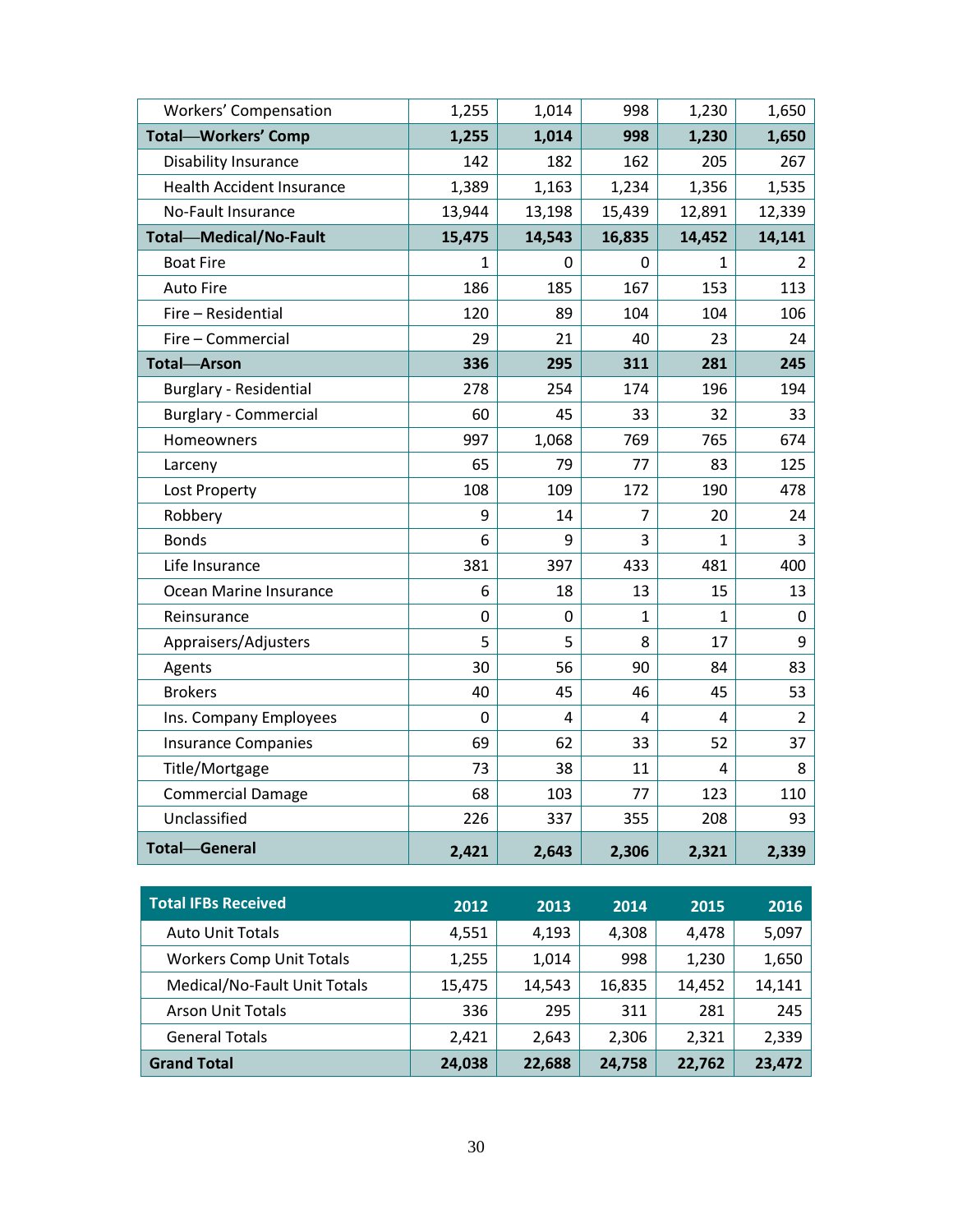| <b>Cases Opened by Year</b>      | 2012           | 2013           | 2014           | 2015           | 2016           |
|----------------------------------|----------------|----------------|----------------|----------------|----------------|
| <b>Boat Theft</b>                | $\overline{2}$ | $\mathbf 0$    | 0              | 0              | 0              |
| <b>Auto Theft</b>                | 70             | 55             | 56             | 85             | 22             |
| Theft From Auto                  | 0              | 0              | $\overline{2}$ | $\overline{2}$ | 0              |
| Auto Vandalism                   | 6              | 3              | 1              | $\overline{2}$ | 9              |
| <b>Auto Collision Damage</b>     | 38             | 25             | 34             | 26             | 24             |
| <b>Auto Fraudulent Bills</b>     | 3              | $\overline{2}$ | 4              | 4              | 0              |
| <b>Auto Miscellaneous</b>        | 25             | 16             | 27             | 23             | $\overline{7}$ |
| Auto I.D. Cards                  | 0              | 0              | 0              | 0              | 0              |
| <b>Total-Auto</b>                | 144            | 101            | 124            | 142            | 62             |
| Workers' Compensation            | 467            | 98             | 88             | 99             | 90             |
| <b>Total-Workers' Comp</b>       | 467            | 98             | 88             | 99             | 90             |
| Disability Insurance             | 3              | $\overline{2}$ | 10             | 9              | 13             |
| <b>Health Accident Insurance</b> | 41             | 32             | 34             | 37             | 43             |
| No-Fault Insurance               | 44             | 22             | 65             | 46             | 58             |
| <b>Total-Medical/No-Fault</b>    | 88             | 56             | 109            | 92             | 114            |
| <b>Boat Fire</b>                 | $\mathbf 0$    | $\mathbf 0$    | $\mathbf 0$    | $\mathbf 0$    | 0              |
| <b>Auto Fire</b>                 | 35             | 14             | 11             | 17             | 6              |
| Fire - Residential               | 11             | 8              | 6              | 8              | 16             |
| Fire - Commercial                | 6              | 6              | 9              | 5              | 5              |
| <b>Total-Arson</b>               | 52             | 28             | 26             | 30             | 27             |
| <b>Burglary - Residential</b>    | 11             | $\mathbf{1}$   | 2              | 9              | 9              |
| Burglary - Commercial            | $\mathbf{1}$   | $\mathbf{1}$   | 0              | 2              | 0              |
| Homeowners                       | 9              | 6              | 9              | 15             | 20             |
| Larceny                          | 13             | 14             | 11             | 20             | 26             |
| Lost Property                    | $\overline{2}$ | $\mathbf 0$    | $\mathbf{1}$   | $\overline{2}$ | 6              |
| Robbery                          | $\pmb{0}$      | $\mathbf 0$    | $\mathbf{1}$   | $\mathbf{1}$   | 0              |
| <b>Bonds</b>                     | 3              | 5              | $\mathbf 0$    | $\mathbf{1}$   | 0              |
| Life Insurance                   | 9              | 11             | 10             | 17             | 20             |
| Ocean Marine Insurance           | 0              | $\mathbf{1}$   | 0              | 0              | 0              |
| Reinsurance                      | 0              | 0              | 0              | $\pmb{0}$      | 0              |
| Appraisers/Adjusters             | $\mathbf{1}$   | $\overline{2}$ | 0              | $\mathbf{1}$   | 0              |
| Agents                           | 4              | 9              | 15             | 10             | 6              |
| <b>Brokers</b>                   | $\overline{7}$ | 8              | 6              | 10             | 13             |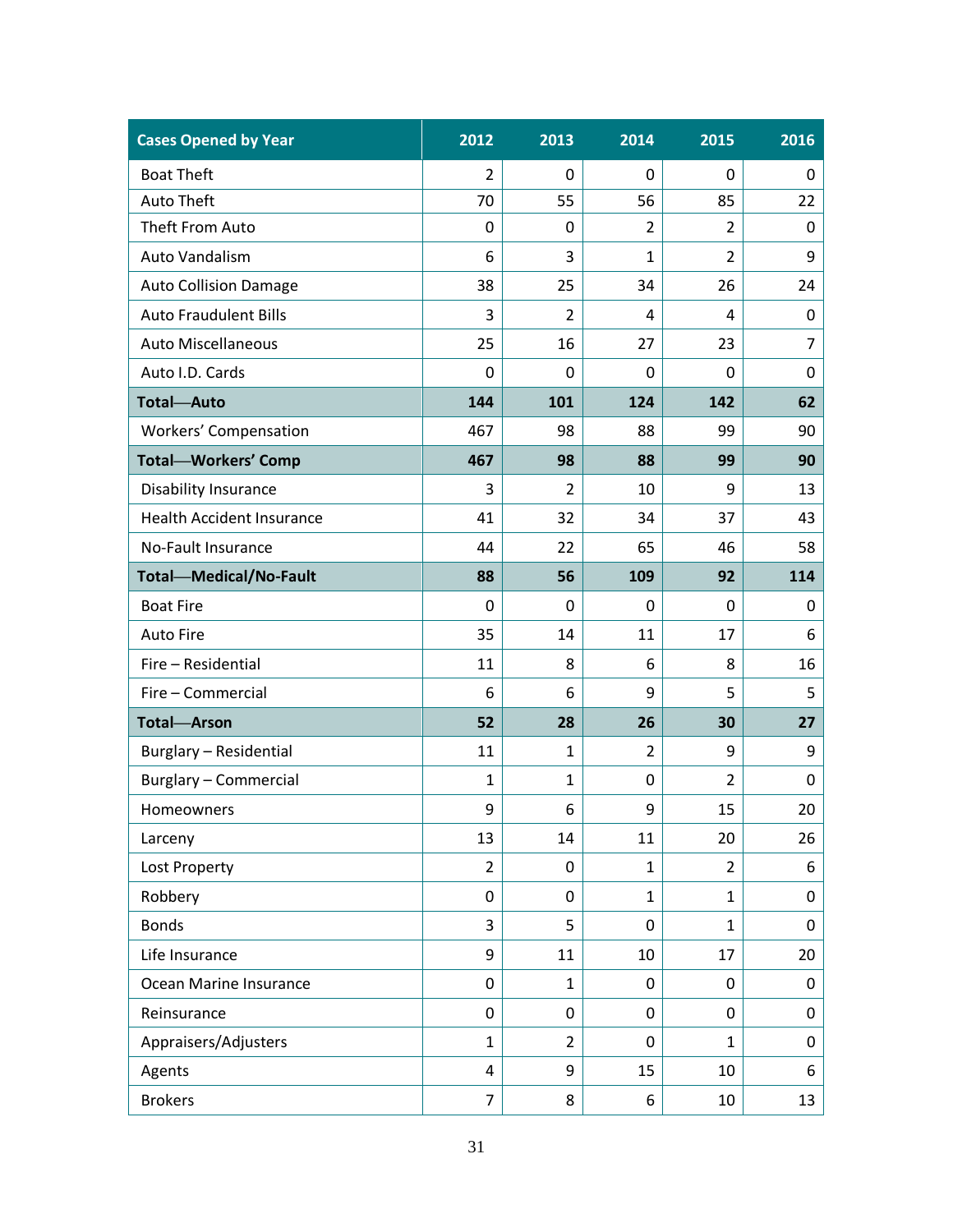| Ins. Company Employees     |    |     |    |     |     |
|----------------------------|----|-----|----|-----|-----|
| <b>Insurance Companies</b> |    |     | 6  |     |     |
| Title/Mortgage             | 4  |     |    |     |     |
| <b>Commercial Damage</b>   | 4  |     |    |     | 4   |
| Miscellaneous              | 21 | 48  | 26 | 38  | 48  |
| <b>Total-General</b>       | 90 | 110 | 96 | 127 | 156 |

| <b>Cases Opened by Year</b>     | 2012 | 2013 | 2014 | 2015 | 2016 |
|---------------------------------|------|------|------|------|------|
| <b>Auto Unit Totals</b>         | 144  | 101  | 124  | 142  | 62   |
| <b>Workers Comp Unit Totals</b> | 467  | 98   | 88   | 99   | 90   |
| Medical/No-Fault Unit Totals    | 88   | 56   | 109  | 92   | 114  |
| <b>Arson Unit Totals</b>        | 52   | 28   | 26   | 30   | 27   |
| <b>General Unit Totals</b>      | 90   | 110  | 96   | 127  | 156  |
| <b>Grand Total</b>              | 841  | 393  | 443  | 490  | 449  |

| 2012                        | <b>IFBs</b> | <b>Cases</b> | <b>Arrests</b> |
|-----------------------------|-------------|--------------|----------------|
| <b>Auto Unit Total</b>      | 4,551       | 144          | 164            |
| Workers' Comp Unit Total    | 1,255       | 467          | 99             |
| Medical/No-Fault Unit Total | 15,475      | 88           | 195            |
| <b>Arson Unit Total</b>     | 336         | 52           | 28             |
| <b>General Unit Total</b>   | 2,421       | 90           | 109            |
| <b>Grand Total</b>          | 24,038      | 841          | 595            |

| 2013                        | <b>IFBs</b> | <b>Cases</b> | <b>Arrests</b> |
|-----------------------------|-------------|--------------|----------------|
| <b>Auto Unit Total</b>      | 4,193       | 101          | 97             |
| Workers' Comp Unit Total    | 1,014       | 98           | 85             |
| Medical/No-Fault Unit Total | 14,543      | 56           | 170            |
| Arson Unit Total            | 295         | 28           | 17             |
| <b>General Unit Total</b>   | 2,643       | 110          | 99             |
| <b>Grand Total</b>          | 22,688      | 393          | 468            |

| 2014                        | <b>IFBs</b> | <b>Cases</b> | <b>Arrests</b> |
|-----------------------------|-------------|--------------|----------------|
| <b>Auto Unit Total</b>      | 4,308       | 124          |                |
| Workers' Comp Unit Total    | 998         | 88           |                |
| Medical/No-Fault Unit Total | 16,835      | 109          |                |
| Arson Unit Total            | 311         | 26           |                |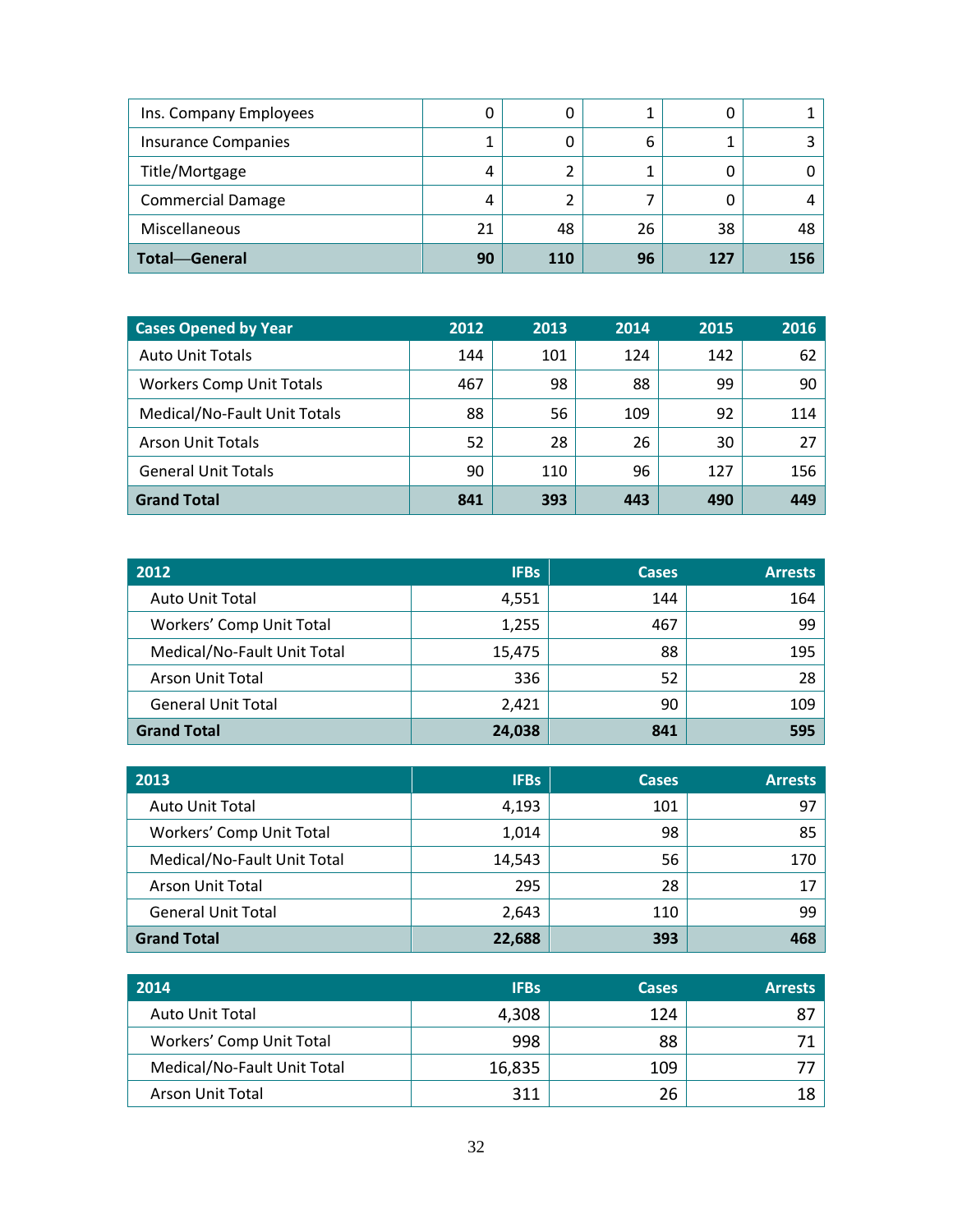| <b>General Unit Total</b> | 2,306  | 96  | 50  |
|---------------------------|--------|-----|-----|
| <b>Grand Total</b>        | 24,758 | 443 | 303 |

| 2015                        | <b>IFBs</b> | <b>Cases</b> | <b>Arrests</b> |
|-----------------------------|-------------|--------------|----------------|
| <b>Auto Unit Total</b>      | 4,480       | 142          | 117            |
| Workers' Comp Unit Total    | 1,230       | 99           | 38             |
| Medical/No-Fault Unit Total | 14,452      | 92           | 79             |
| <b>Arson Unit Total</b>     | 279         | 30           | 32             |
| <b>General Unit Total</b>   | 2,321       | 127          | 64             |
| <b>Grand Total</b>          | 22,762      | 490          | 330            |

| 2016                      | <b>IFBs</b> | <b>Cases</b> | <b>Arrests</b> |
|---------------------------|-------------|--------------|----------------|
| <b>Auto Unit Total</b>    | 5,097       | 62           | 35             |
| Workers' Comp Unit Total  | 1,650       | 90           | 33             |
| Medical/No-Fault Total    | 14,141      | 114          | 133            |
| Arson Unit Total          | 245         | 27           | 14             |
| <b>General Unit Total</b> | 2,339       | 156          | 80             |
| <b>Grand Total</b>        | 23,472      | 449          | 295            |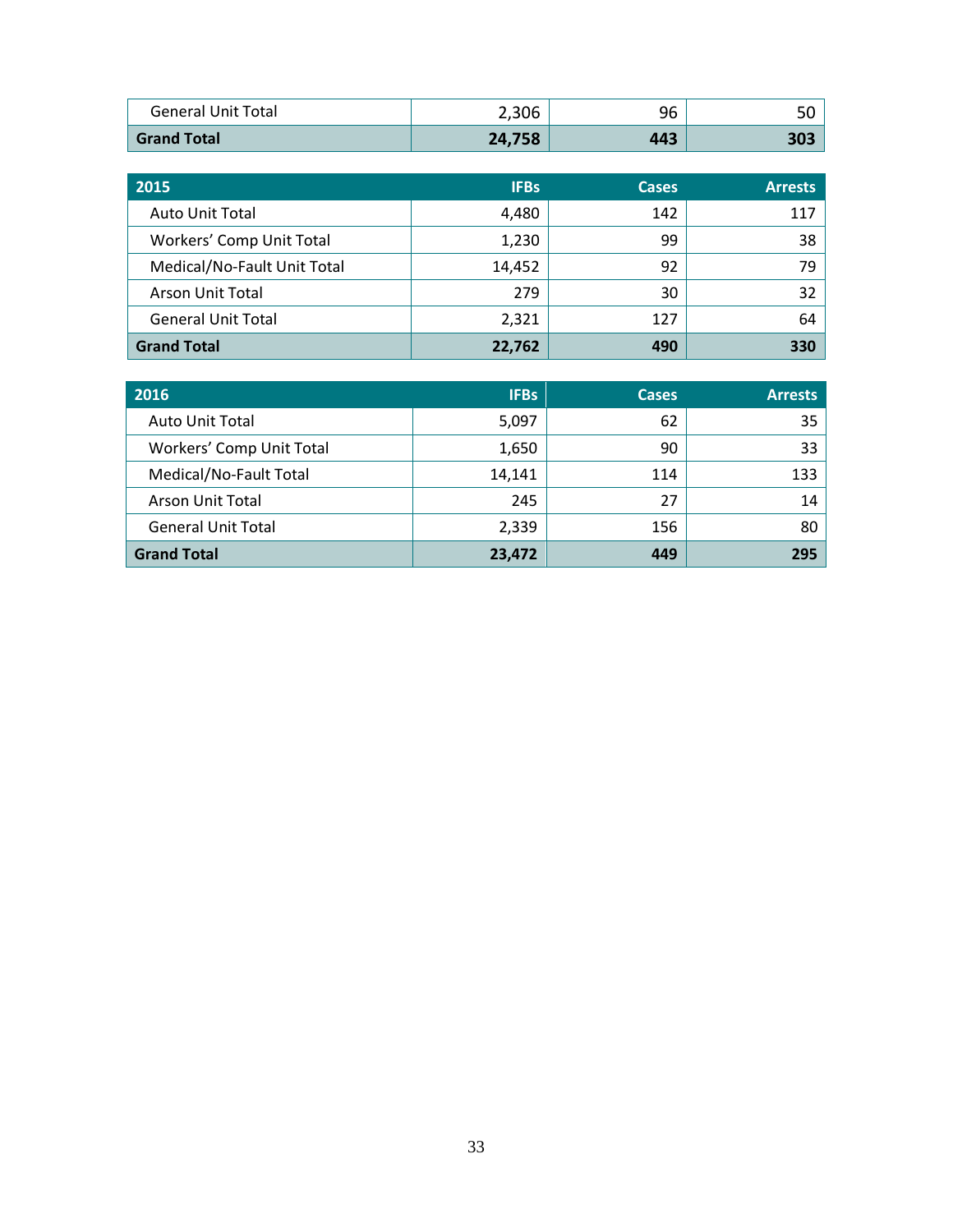#### **2017 DATA CALL: VEHICLE PRINCIPAL LOCATION MISREPRESENTATION**

 The 2017 Vehicle Principal Location Misrepresentation data call concerned misrepresentations by New York insureds of the principal place where their vehicles were garaged and/or driven during 2016.

#### **Summary of Data Reported**

- • More than 99% (determined by market share) of the personal line automobile insurance market responded to the data call.
- • The total number of reported New York insureds who misrepresented the principal place where their vehicles were garaged and/or driven in 2016 was 14,920.
- The total amount of reported premium lost in 2016 as a result of New York insureds who misrepresented the principal place where their vehicles were garaged and/or driven was \$15,816,114.
- In 2016, 80% of the reported misrepresentations involved a location within New York State. The remaining 20% involved a location outside of New York State.

#### **Misrepresentations Involving a New York State Location**

- • Total amount of reported premium lost in 2016 due to misrepresentations that involved a location (county) within New York State was \$14,212,836.
- • Top reported New York counties where insureds actually garaged and/or drove their vehicles in 2016:

| Kings       | 25.75% |
|-------------|--------|
| Queens      | 17.68% |
| Bronx       | 16.34% |
| Nassau      | 7.06%  |
| New York    | 5.19%  |
| Suffolk     | 5.04%  |
| Westchester | 3.47%  |
| Monroe      | 2.60%  |
| Frie        | 1.91%  |
| Onondaga    | 1.79%  |
| Albany      | 1.48%  |
| Orange      | 1.23%  |
| Rockland    | 1.16%  |
|             |        |

 • Top reported New York counties used by insureds to misrepresent where their vehicles were garaged and/or driven in 2016: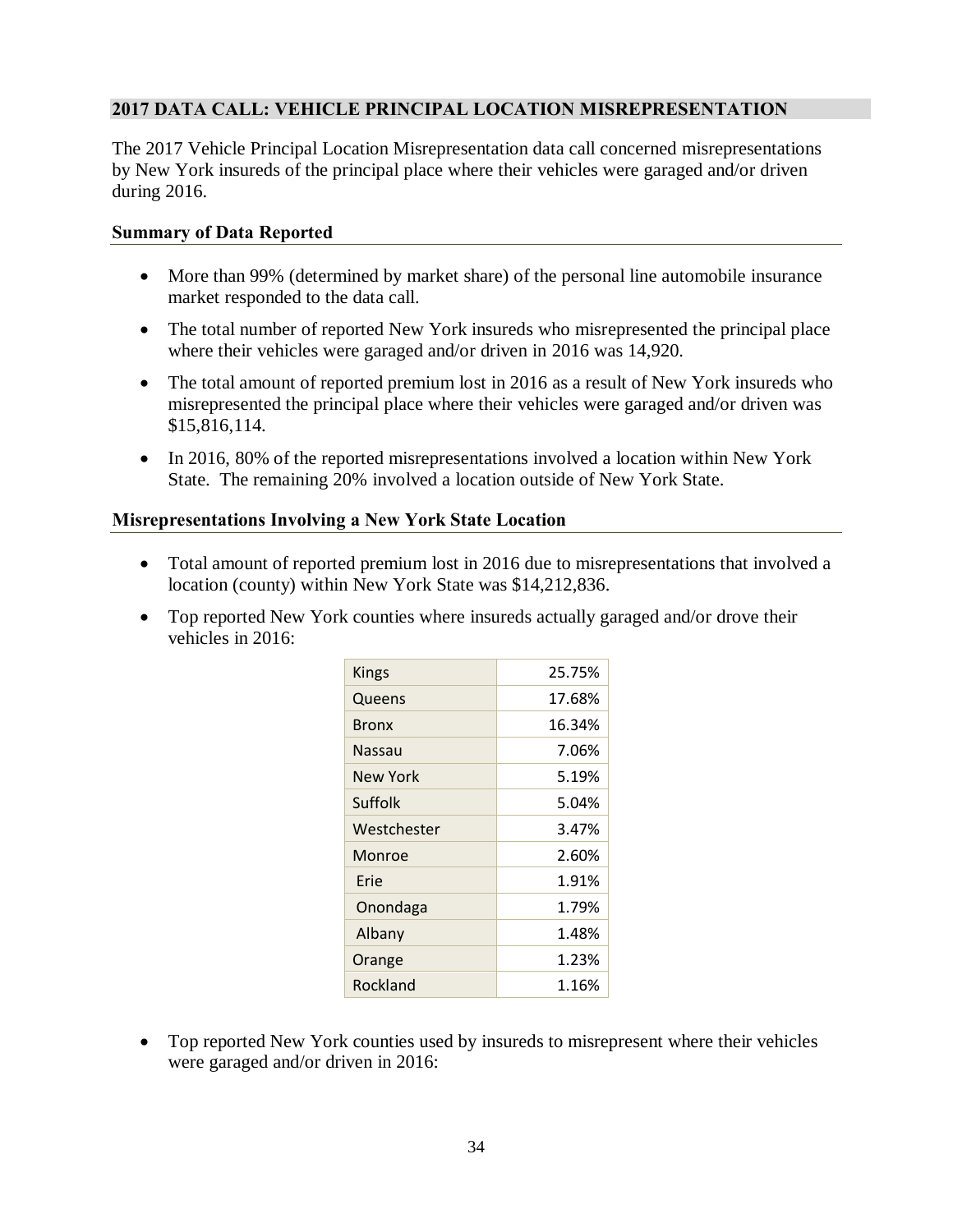| Suffolk         | 12.12% |
|-----------------|--------|
| Nassau          | 9.45%  |
| Westchester     | 9.30%  |
| New York        | 4.74%  |
| Albany          | 4.32%  |
| Monroe          | 4.28%  |
|                 | 4.13%  |
| Orange          | 3.89%  |
| <b>Dutchess</b> | 3.33%  |
| Frie            | 2.95%  |
| Onondaga        | 2.85%  |
| Broome          | 2.82%  |

#### **Misrepresentations that Involved a Location Outside of New York State**

- • Total amount of reported premium lost in 2016 due to misrepresentations that involved a location outside of New York State was \$1,603,278.
- Top reported New York counties where insureds actually garaged and/or drove their vehicles in 2016:

| Suffolk      | 15.65% |
|--------------|--------|
|              | 12.51% |
|              | 11.07% |
| Queens       | 9.81%  |
| New York     | 9.36%  |
| Westchester  | 5.81%  |
| <b>Bronx</b> | 5.16%  |
| Richmond     | 3.83%  |
| Erie         | 3.01%  |
| Dutchess     | 1.98%  |
| Monroe       | 1.74%  |

 • Top reported states used by insureds to misrepresent where vehicles were garaged and/or driven in 2016:

| 55.98% |
|--------|
| 6.97%  |
| 4.85%  |
| 4.55%  |
| 3.35%  |
| 3.21%  |
| 2.26%  |
| 2.26%  |
| 1.98%  |
| 1.91%  |
| 1.71%  |
|        |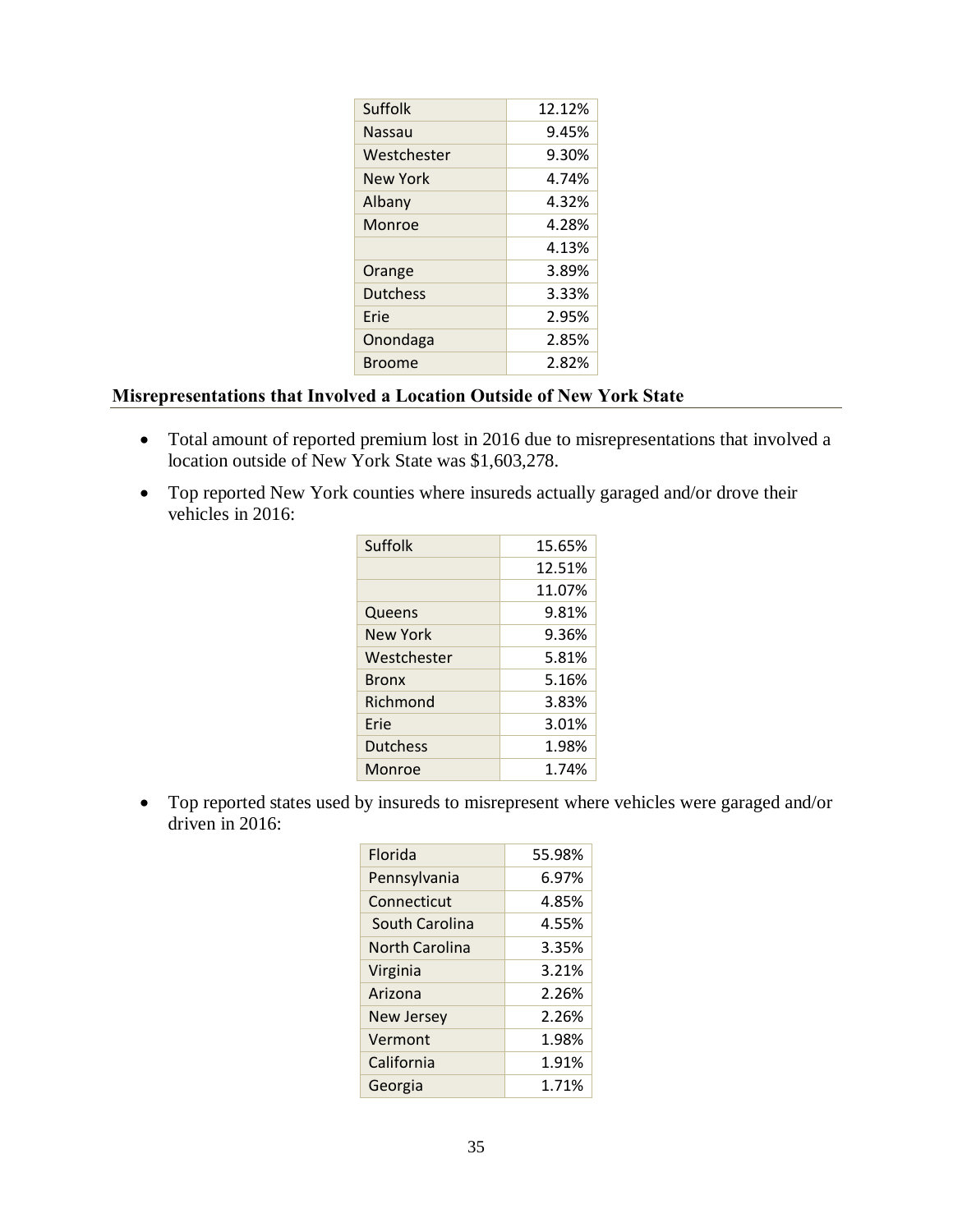#### <span id="page-35-0"></span> **Approved Fraud Prevention Plans on File as of December 31, 2016**

 ACE USA Group of Companies Aetna Life Insurance Company **AIG Companies**  Allstate Life Insurance Company of New York **Amalgamated Life Insurance Company**  Amalgamated Life Insurance Company American Family Life Assurance of New York American Modern Insurance Group Company of New York American Transit Insurance Company Ameritas Life Insurance Corp. of New York AMEX Assurance Company AMTrust Financial Services Inc. Arch Insurance Company Assurant Group **Assurant Group**  Bankers Conseco Life Insurance Company Capital District Physiciansø Health Plan Central Mutual Insurance Company Chubb Group of Insurance Companies CIGNA Health Group Cincinnati Insurance Company CNA Insurance Companies Financial Group **Financial Group**  Combined Life Insurance Company of New Commercial Travelers Mutual Insurance Countryway Insurance Company Country-Wide Insurance Company Countryway Insurance Company Country-Wide Insurance Company CSAA Fire & Casualty Insurance Company Dairyland Insurance Company Dairyland Insurance Company Dearborn National Life Insurance Company of Delta Dental of New York Dentcare Delivery Systems Eastern Vision Service Plan EmblemHealth Allstate Insurance Group American Progressive Life and Health Insurance Amica Mutual Insurance Company AXA Equitable Insurance Company CMFG Life Insurance Company York Company New York Delta Dental Insurance Company Electric Insurance Company

 Excellus BlueCross BlueShield Farm Family Casualty Insurance Company Fiduciary Insurance Company of America Firemansø Fund Insurance Company First Reliance Standard Life Insurance Company Genworth Life Insurance Company of New York Gerber Life Insurance Company York<br>Gerber Life Insurance Company<br>Global Liberty Insurance Company of New **Guard Insurance Group**  Guard Insurance Group Guardian Life Insurance Company of America Hanover Group Hartford Fire and Casualty Group HealthNow of New York Inc. Hereford Insurance Company HM Life Insurance Company of New York IDS Property Casualty Insurance Company Independent Health Association, Inc. **Interboro Insurance Company**  John Hancock Life Insurance Company of New York Kemper **Lancer Insurance Company**  Lancer Insurance Company Liberty Life Assurance Company of Boston Liberty Mutual Insurance Life Insurance Company of Boston and New York York<br>Lincoln Life & Annuity Company of New York **Magna Carta Companies**  MAPFRE Insurance Company of New York Markel North American Insurance Group MassMutual Financial Group Erie Insurance Group Esurance Insurance Company Farmersø New Century Insurance Company First Symetra National Life Insurance Company **GEICO** York Hartford Life Insurance Company Healthplex Insurance Company Ironshore Indemnity Incorporated Kingstone Insurance Company Main Street America Group